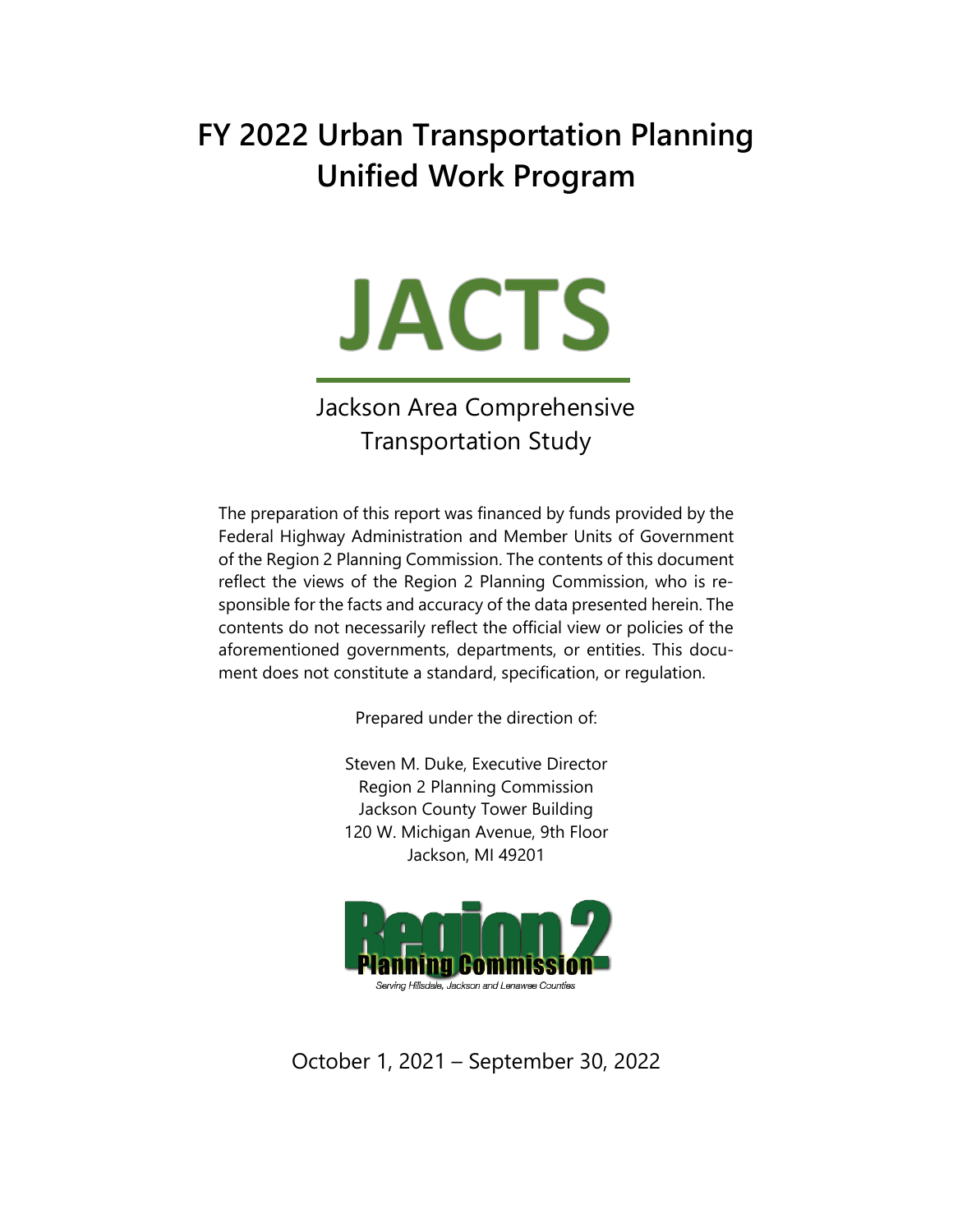## **JACKSON AREA COMPREHENSIVE TRANSPORTATION STUDY**

| <b>POLICY COMMITTEE</b>             |                                             |
|-------------------------------------|---------------------------------------------|
| <b>Voting Members</b>               | <u>Representing</u>                         |
| Keith Acker                         | Sandstone Township                          |
| John Feldvary                       | Jackson County Airport Board                |
| Dan Gallagher                       | Napoleon Township                           |
| Jonathan Greene                     | City of Jackson                             |
| Jae Guetschow                       | Region 2 Planning Commission                |
| David Herlein                       | Spring Arbor Township                       |
| Pete Jancek (Vice-Chair)            | Blackman Charter Township                   |
| Angela Kline                        | JACTS Technical Advisory Committee          |
| Howard Linnabary                    | Leoni Township                              |
| Don Mayle                           | Michigan Department of Transportation       |
| Mike Overton                        | Jackson County Department of Transportation |
| Randy Purvis                        | Jackson Area Transportation Authority Board |
| Laura Schlecte                      | City of Jackson                             |
| James E. Shotwell (Chair)           | Jackson County Commission                   |
| Mike Trudell                        | Summit Township                             |
| <b>TECHNICAL ADVISORY COMMITTEE</b> |                                             |
| <b>Voting Members</b>               | <u>Representing</u>                         |
| Michael Brown                       | Jackson Area Transportation Authority       |
| Jon Dowling (Vice-Chair)            | City of Jackson - Engineering Department    |
| Steven Duke                         | Region 2 Planning Commission                |
| Jonathan Greene                     | City of Jackson - City Manager              |
| Angela Kline (Chair)                | Jackson County Department of Transportation |
| Mark Kloha                          | Michigan Department of Transportation       |
| Kari Martin                         | MDOT - University Region                    |
| Alex Masten                         | The Enterprise Group of Jackson             |
| Andy Pickard (Ex-Officio)           | Federal Highway Administration              |
| Mike Rand                           | Jackson County Department of Transportation |
| Jack Ripstra                        | <b>Blackman Charter Township</b>            |
|                                     |                                             |
| <b>Bret Taylor</b>                  | Jackson County Department of Transportation |
| Troy White                          | City of Jackson - Engineering Department    |
| Juan Zapata                         | Jackson County Airport / Reynolds Field     |

#### **REGION 2 PLANNING COMMISSION STAFF**

Steven Duke **Executive Director** Jacob Hurt **Deputy Director** Grant Bauman **Principal Planner** Tanya DeOliveira **Principal Planner** Principal Planner Jim Latham Accountant

Jill Liogghio Executive Secretary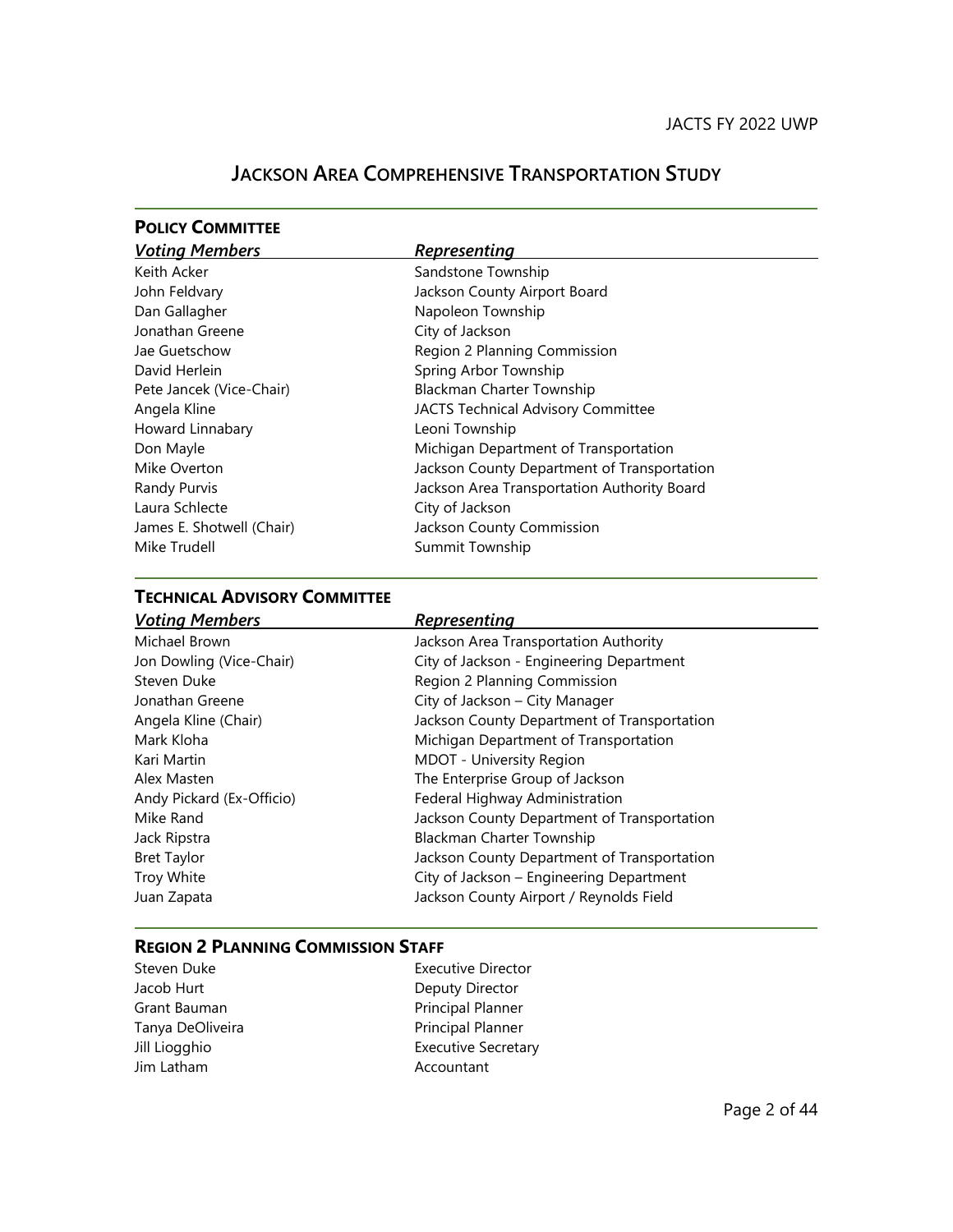#### JACTS FY 2022 UWP

#### **TABLE OF CONTENTS**

| $\mathsf{L}$  |                   |                                             |  |
|---------------|-------------------|---------------------------------------------|--|
| II.           |                   |                                             |  |
| III.          |                   |                                             |  |
| IV.           |                   |                                             |  |
|               |                   | Database Management:                        |  |
|               |                   |                                             |  |
|               |                   |                                             |  |
|               |                   |                                             |  |
|               |                   | Long Range Planning:                        |  |
|               |                   |                                             |  |
|               |                   | Short Range Planning:                       |  |
|               |                   |                                             |  |
|               |                   |                                             |  |
|               |                   | Program Management:                         |  |
|               |                   |                                             |  |
|               |                   |                                             |  |
|               |                   |                                             |  |
|               |                   |                                             |  |
| <b>TABLES</b> |                   |                                             |  |
|               | Table 1           | FY 2022 Transportation Work Program         |  |
|               |                   |                                             |  |
|               | Table 2           | FY 2022 Transportation Work Program         |  |
|               |                   |                                             |  |
|               | Table 3           | FY 2022 Statement of Total Costs Simplified |  |
|               |                   |                                             |  |
|               | <b>APPENDICES</b> |                                             |  |
|               | Appendix A        |                                             |  |
|               | Appendix B        |                                             |  |
|               |                   |                                             |  |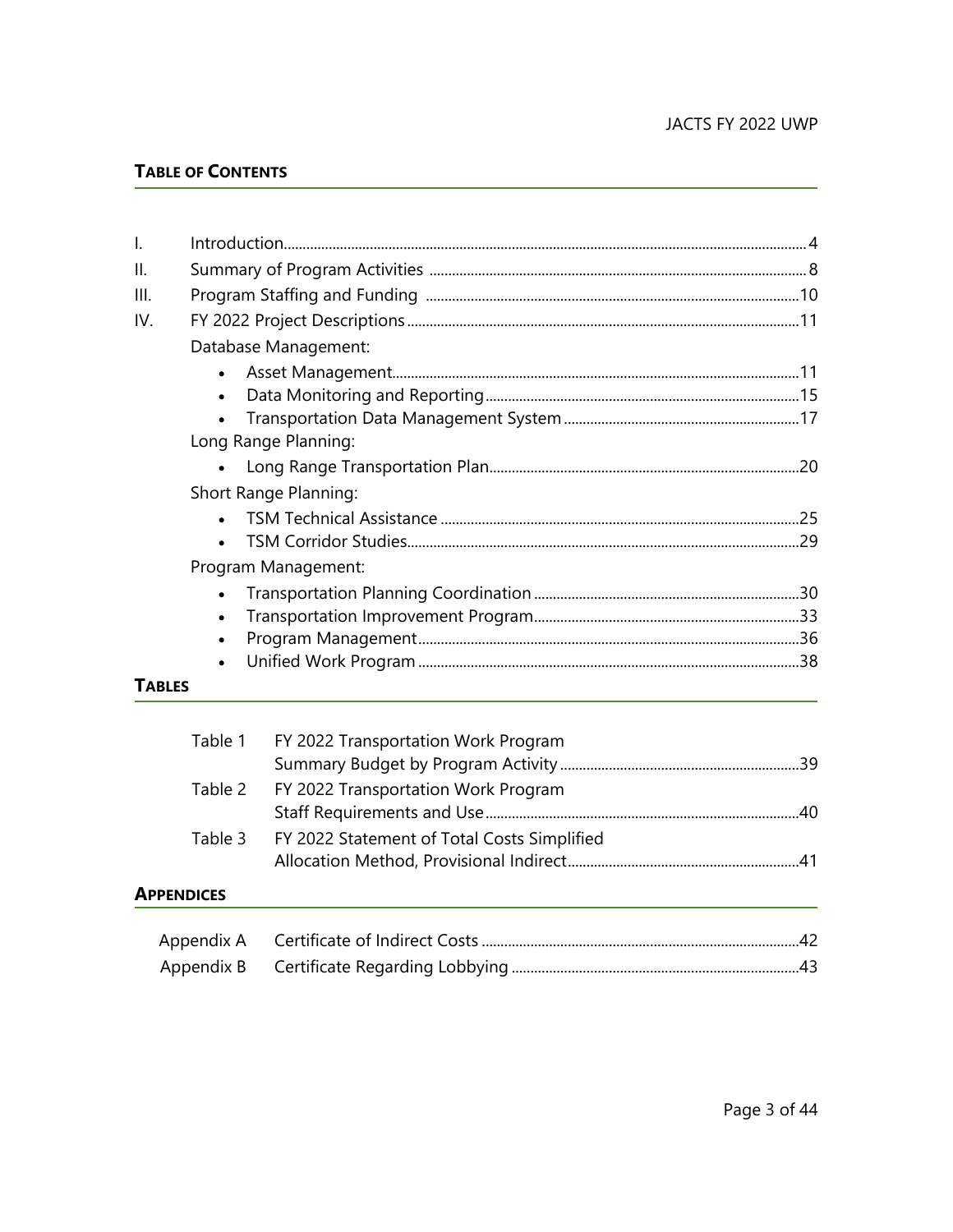## **INTRODUCTION**

Every metropolitan area with a population greater than 50,000, as a condition of the receipt of federal highway and transit funding, is required to have a transportation planning process. Required by this process is the development of a long-range transportation plan, a short-range Transportation Improvement Program (TIP), outreach and notification to low-income and minority populations, and a Unified Work Program (UWP), which includes other planning and project development activities to address transportation issues in the study area.

The purpose of the UWP is to describe, in one document, all of the transportation and supporting planning activities anticipated to be carried out by the Jackson Area Comprehensive Transportation Study (JACTS) during the program period October 1, 2021 - September 30, 2022. The UWP is developed annually and is required by the U. S. Department of Transportation as the basis for federal funding assistance for transportation planning to the state-designated metropolitan planning organizations (MPOs).

On December 4, 2015, President Obama signed into law the Fixing America's Surface Transportation (FAST) Act – the first Federal law in over ten years to provide long-term funding certainty for surface transportation. The FAST Act authorizes \$305 billion nationwide over the fiscal years 2016 through 2020 for the Department's highway, highway and motor vehicle safety, public transportation, motor carrier safety, hazardous materials safety, rail, and research, technology and statistic programs. The FAST Act represents the first long-term comprehensive surface transportation legislation since SAFETEA-LU (2005) and is a milestone for the U.S. economy providing needed funds and, more importantly, transforming the policy and programmatic framework for investments to guide the growth and development of the country's infrastructure.

Included in the FAST Act, the metropolitan planning and statewide planning processes will continue to incorporate performance goals, measures, and targets into the process of identifying needed transportation improvements and project selection.

The regulations required the U.S. Department of Transportation/Federal Highways Administration to establish final rules on performance measures resulted in the following measures for the transportation system, including:

- 1. Pavement Condition on the Interstate and Non-Interstate National Highway System (NHS)
- 2. System Reliability on the Interstate and Non-Interstate NHS
- 3. Bridge Condition on the Interstate and Non-Interstate NHS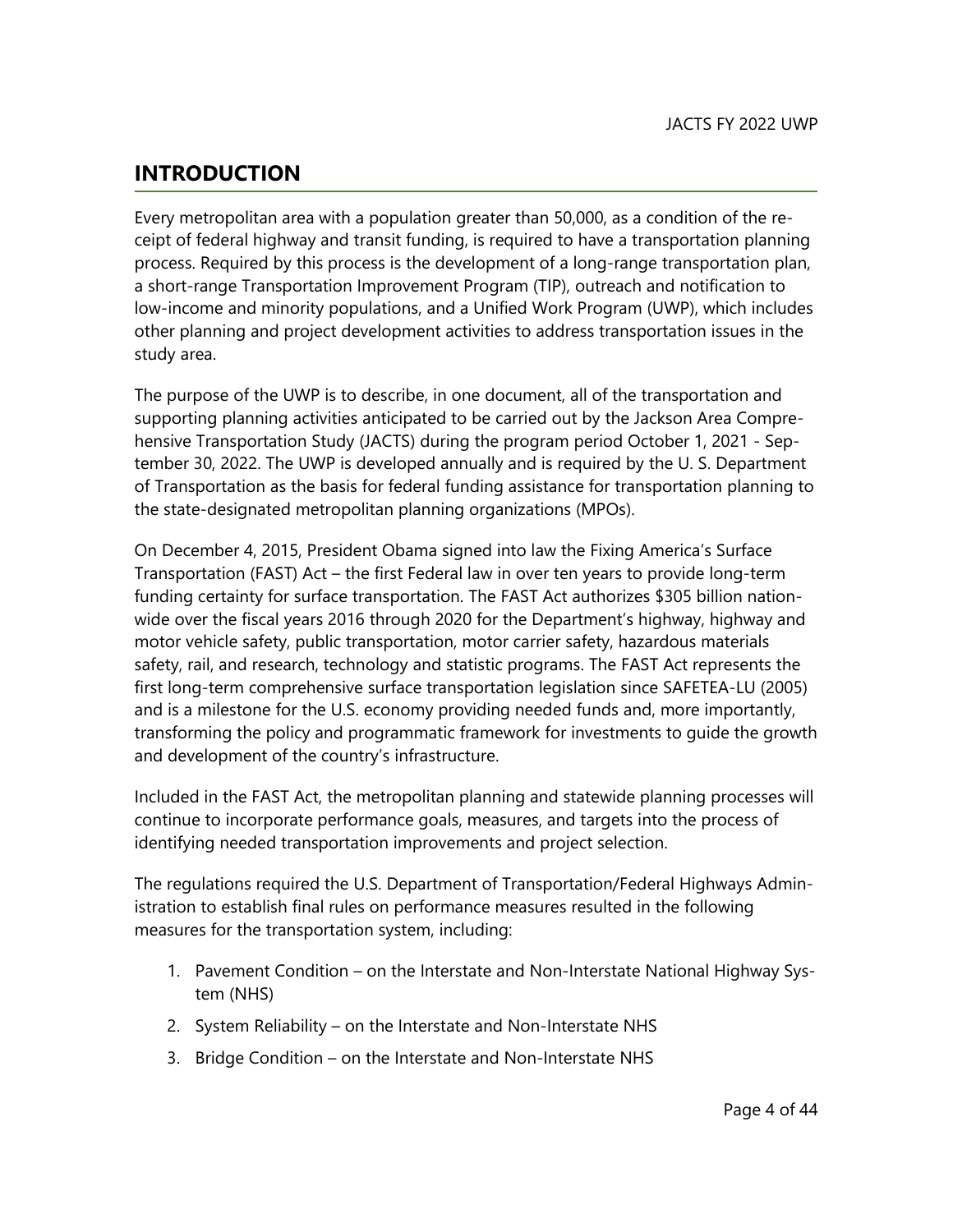- 4. Fatalities and Serious Injury
	- a. Number and Rate per vehicle mile traveled on public roads
	- b. Bicycle and Pedestrian Fatalities and Serious Injuries
- 5. Traffic Congestion
- 6. On-Road Mobile Source Emissions
- 7. Freight Movement on the Interstate System

The Federal Transit Administration was charged with developing a rule establishing a strategic and systematic process of operating, maintaining, and improving public capital assets effectively through their life cycle. The Transit Asset Management Final Rule 49 CFR part 626 became effective October 1, 2016, and established four performance measures. The performance management requirements outlined are a minimum standard for transit operators and involved measuring and monitoring the following:

- 1. Rolling Stock vehicles used for providing public transportation, revenue and nonrevenue
- 2. Equipment articles on non-expendable, tangible property with a useful life of at least one year
- 3. Facilities building or structure used in providing public transportation
- 4. Infrastructure the underlying framework or structures that support a public transportation system

As the nation develops performance measures and targets, MDOT and the MPOs will work cooperatively to set the targets and implement performance-based planning (PBPP) prior to federally designated deadlines. Examples of implementation may include:

- Staying engaged in national and Michigan initiatives discussions and providing comments during comment periods
- Participate in national and Michigan PBPP training opportunities
- Incorporate PBPP measures and targets into goals and objectives
- Incorporate expected benefit of projects in TIPs and LRTPs and identify how they will contribute to accomplishing performance measures
- Inventorying data and identifying data needs
- Complete and/or revisit PBPP Self-Assessment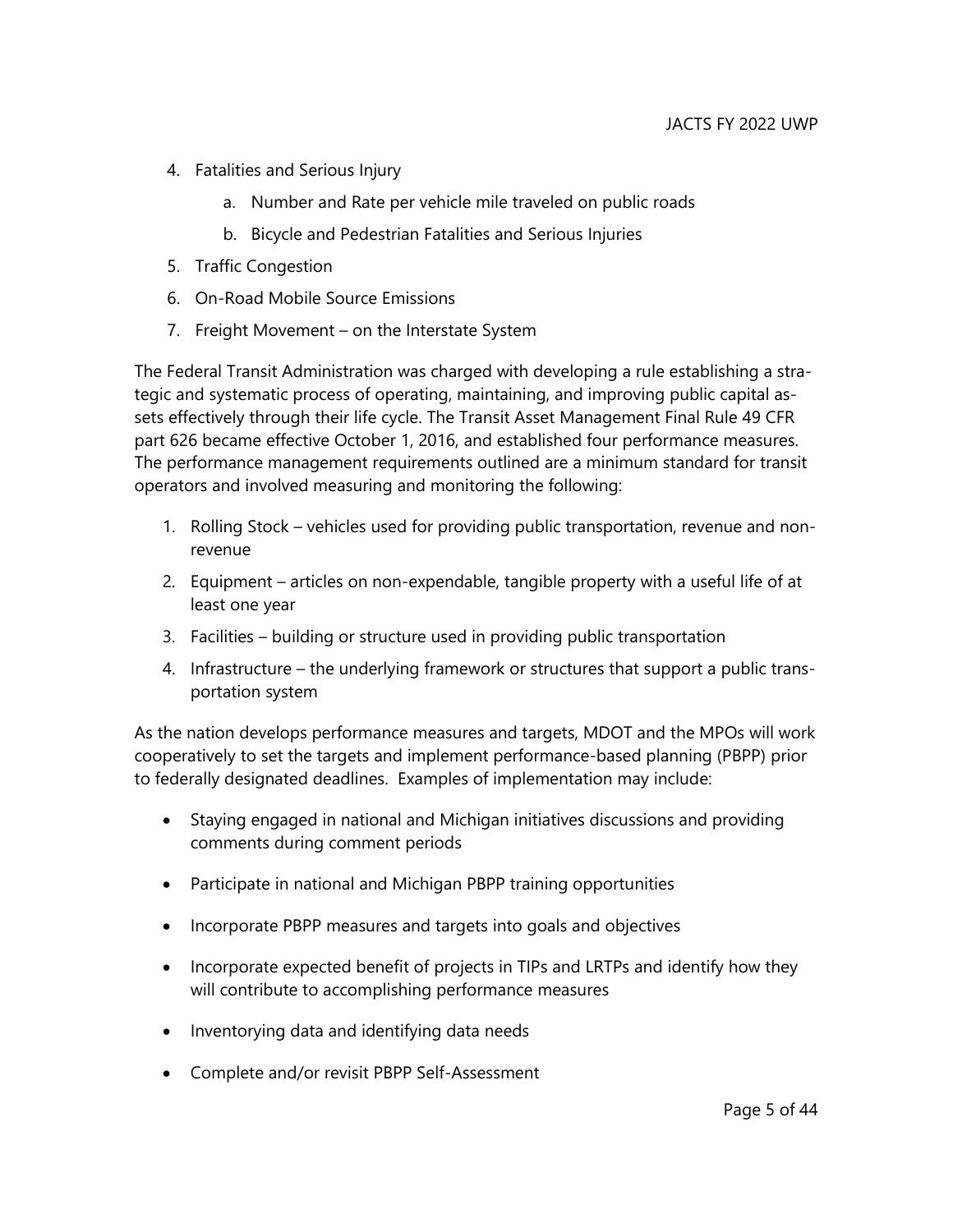• Implement the PBPP Peer Exchange Action Plan:

MPOs will work cooperatively and collaboratively with MDOT and the Statewide Congestion Management Group (SCMG) to provide information that they perform for congestion analysis; provide timely feedback on products and processes developed as part of the SCMG; work with MDOT in the review of draft proposed rules for System Performance when they become available to provide comments and feedback on the processes; and, to work with MDOT in the development of a pavement condition performance measure target for the NHS.

As in previous JACTS UWPs, public participation remains a hallmark of the transportation planning process. Requirements for the JACTS Long Range Transportation Plan (LRTP) and the short-term transportation improvement program (TIP) continue. The JACTS 2045 Long Range Transportation Plan was adopted in June 2018, and addressed the performance measures and targets approved to date by the State of Michigan and JACTS. In FY 2019, JACTS developed and adopted the FY 2020-2023 Transportation Improvement Program (TIP), developed to continue progress toward addressing established performance targets and include a description of the anticipated achievements.

As specified in the FAST Act, JACTS staff shall provide for consideration of projects and tasks in the FY 2022 UWP that address the following planning factors:

- Increase the safety and security of the transportation system for motorized and non-motorized users;
- Increase the accessibility and mobility options available to people and freight;
- Emphasize the preservation of the existing transportation system;
- Protect and enhance the environment, promote energy conservation, improve quality of life, and promote consistency between transportation improvements and State and local planned growth and economic development patterns;
- Enhance the integration and connectivity of the transportation system, across and between modes, for people and freight;
- Support the economic vitality of the metropolitan area, especially by enabling global competitiveness, productivity, and efficiency;
- Promote efficient system management and operation;
- Encourage the public to become involved in the planning and development of transportation facilities and services;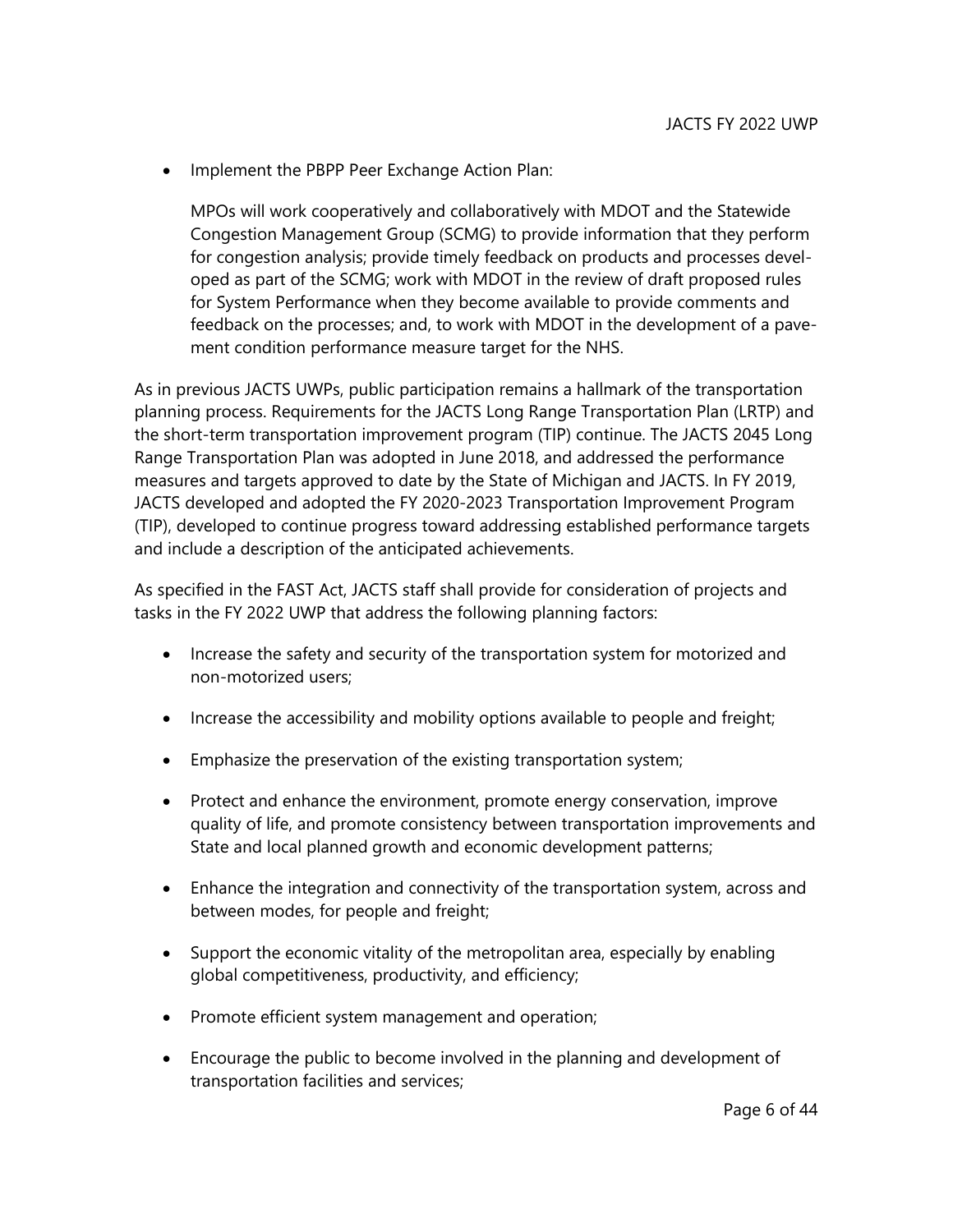- Improve the resiliency and reliability of the transportation system and reduce or mitigate storm water impacts of surface transportation; and
- Enhance travel and tourism.

Finally, in developing the FY 2022 UWP, staff will strive to accomplish the following:

- Prevent a duplication of efforts;
- Incorporate public involvement;
- Maintain and encourage intergovernmental coordination;
- Improve and maintain the MPO/MDOT relationship;
- Encourage intermodal planning and coordination; and
- Incorporate these activities into long-range comprehensive planning.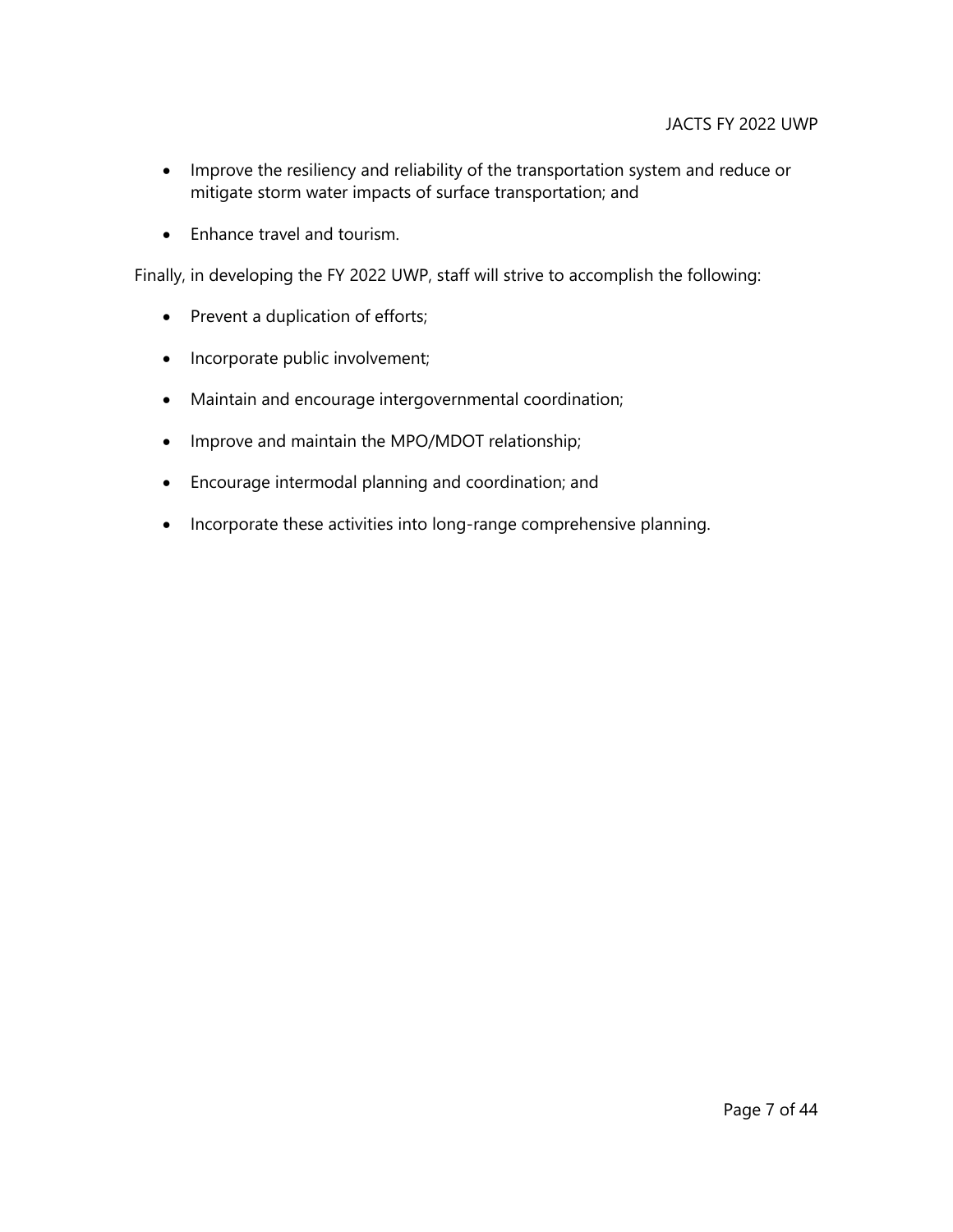## **SUMMARY OF PROGRAM ACTIVITIES**

The FY 2022 UWP for the Jackson County metropolitan area outlines the transportation planning program activities of JACTS and identifies how the federal, state, and local planning funds will be used to address mandated planning requirements and local issues and priorities. The JACTS UWP contains four (4) major work categories: Database Management, Long Range Planning, Short Range Planning, and Program Management.

In FY 2022, the Region 2 Planning Commission (R2PC), as the state-designated Metropolitan Planning Organization (MPO) for the Jackson urbanized area, will continue to maintain the transportation database and develop improved analytical capabilities for the preparation of transportation planning documents, including the examination of the impact of land use changes on those agencies responsible for transportation.

As with the prior JACTS UWPs, public participation and emphasizing the requirements of Environmental Justice continue to be major components in this year's work program in order to address any concerns about inequities in the distribution of adverse impacts of road and transit projects and the planning process used to develop the projects. Staff will also focus on improving agency consultation efforts and public participation activities. The R2PC website allows JACTS to increase the visibility and availability of committee activities as well as offering the public an opportunity to review and comment on program and planning documents.

In addition, efforts will be made to determine if staff and the MPO are addressing program goals by incorporating performance measures and targets in the FY 2022 UWP. Initially, performance measures will be identified through the long range planning process. As these performance measures are refined, other products will begin utilizing similar measures. The implementation of performance measures will allow staff to gauge our efforts and successes.

In FY 2018, staff, in conjunction with local and state agencies, completed the Jackson area's 2045 Long Range Transportation Plan; and, in FY 2019, staff developed the JACTS FY 2020-2023 Transportation Improvement Program (TIP). In FY 2022, staff will monitor, incorporate, and include additional performance targets as they are adopted into the current TIP and LRTP; and, develop the JACTS FY 2023-26 Transportation Improvement Program in accordance with FAST Act requirement. Staff will continue to incorporate the performance measures and targets into the plans' goals and objectives, including the expected benefits of the projects and how they contribute to accomplishing the performance targets.

The JACTS committees recognize the need to coordinate transportation planning activities and to identify the impact of improvements on the transportation system as well as other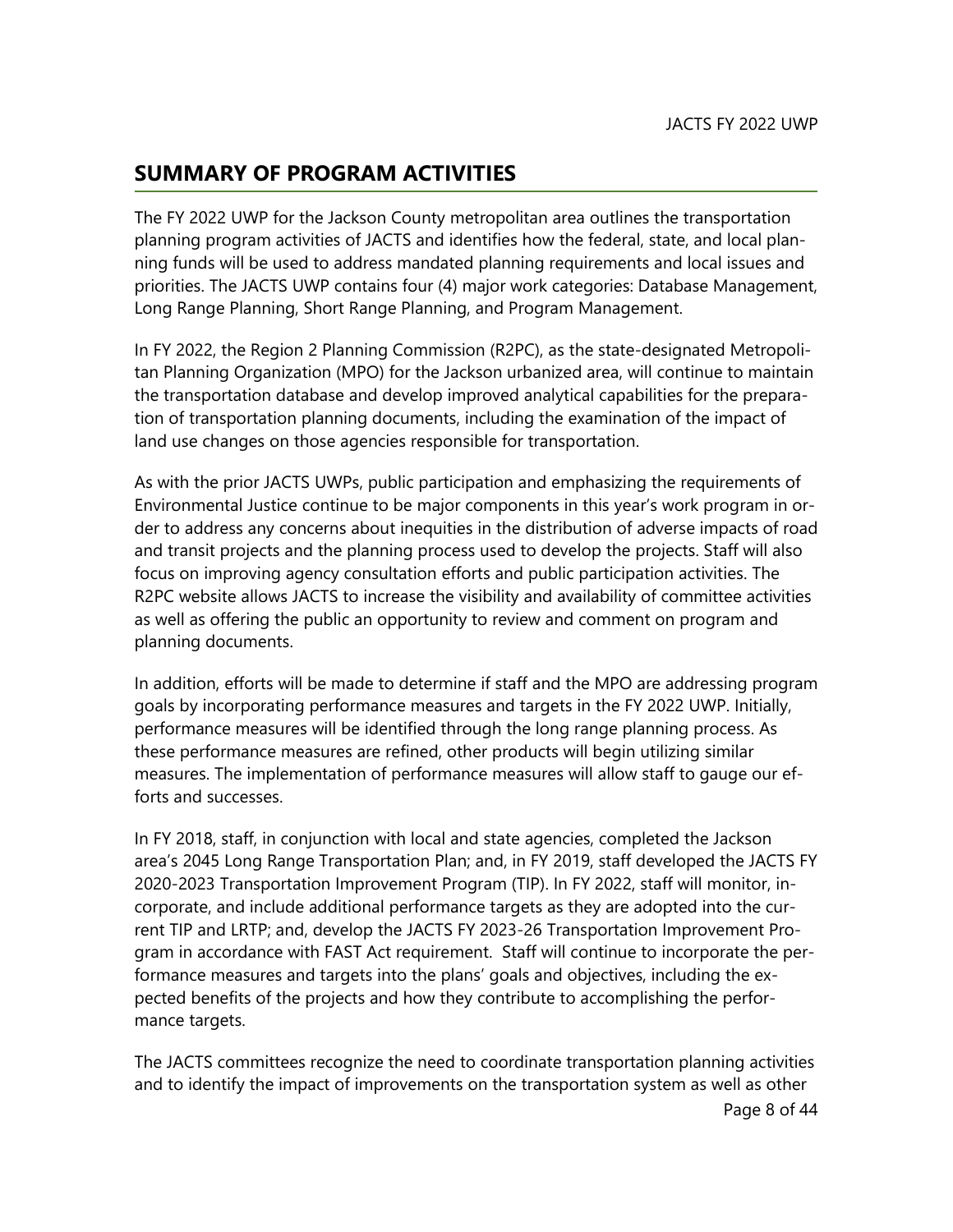improvements that are proposed, both immediate and long term, which might be affected by the projects selected for implementation in the TIP. The TIP approval process coordinates transportation planning activities and is used to avoid an incremental approach to transportation system improvements.

Other transportation issues to be addressed in the FY 2022 UWP include freight and rail planning and the coordination of intermodal transportation activities and access; environmental stewardship and streamlining; asset management; integration of safety into the planning process; congestion management and the development of traffic congestion relief and prevention activities; non-motorized planning, and the consideration of both livability and sustainability, including climate change issues, in the transportation planning process. For FY 2022, system operational issues must be addressed by working cooperatively with all transportation providers in improving the efficiency of the system. By continuing to improve the coordination and programming of federal, state, and local transportation funds, the result will lead to a more efficient project selection process and thereby an improved transportation network.

The JACTS committees have identified and reviewed a number of important issues in the Jackson metropolitan area. Corridors in the JACTS area have been identified through the long range planning process as operating at, or above, their designed capacity. Staff will continue to monitor these corridors and review alternatives for relieving traffic congestion and/or conflict problems. MDOT, in association with JACTS, will continue working towards implementing the findings of the I-94 Freeway Modernization Study in order to eventually provide additional capacity along a nine-mile segment between M-60 and Sargent Road as well as the reconstruction of seven interchanges.

The JACTS FY 2022 UWP will continue to focus on the collection and refinement of the data necessary to provide the coordination to meet the planning requirements of the FAST Act legislation; review corridor deficiencies; identification of general transportation problems and possible solutions; and reduce congestion in order to provide a safe and efficient transportation network.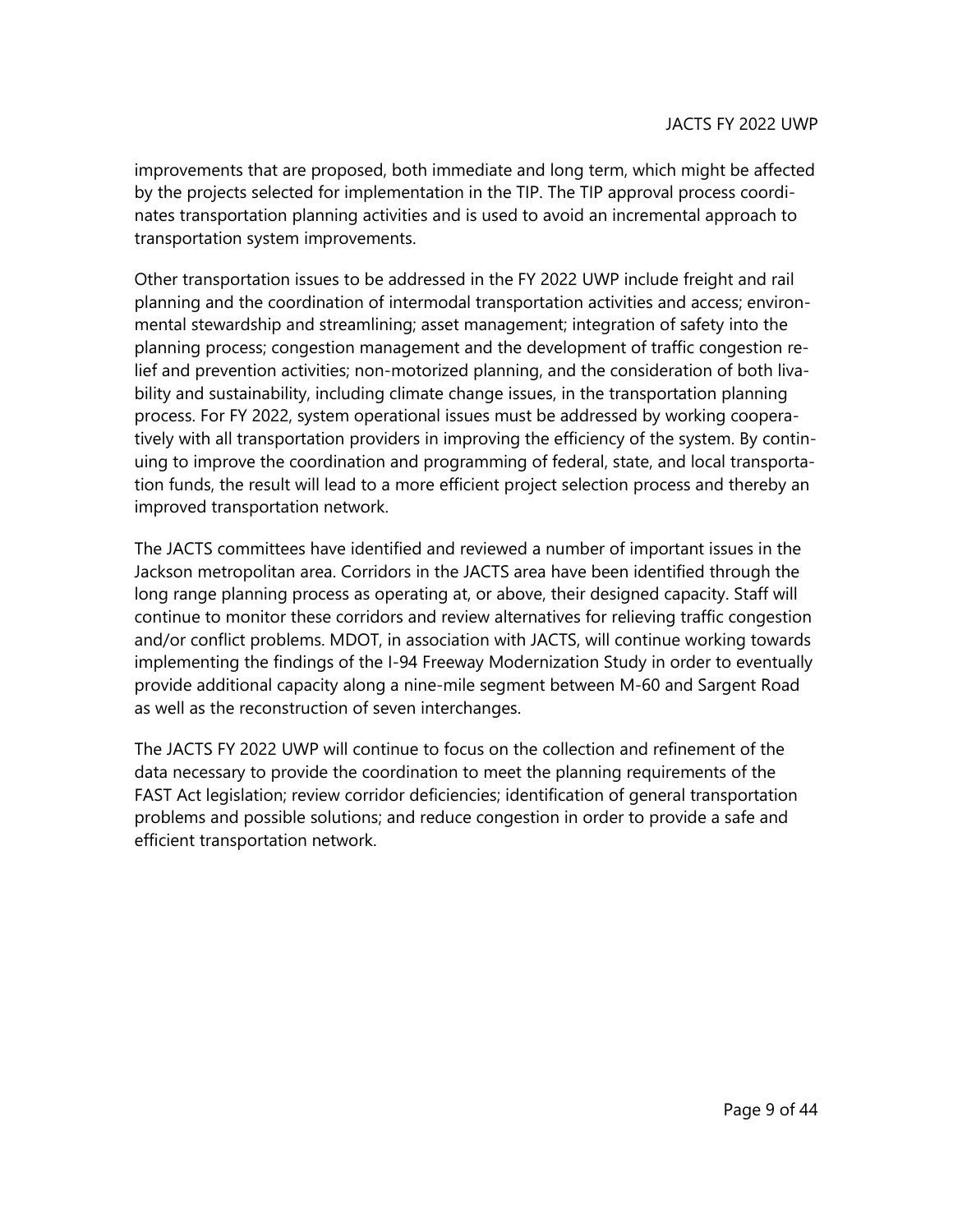## **PROGRAM STAFFING AND FUNDING**

Staffing for the FY 2022 JACTS program will include one (1) full-time Principal Transportation Planner and one (1) full-time Executive Director performing part-time transportation services. The JACTS program will continue to utilize the assistance and efforts of local agency staffs, including the City of Jackson Engineering Department, Jackson County Department of Transportation (JCDOT), and the Jackson Area Transportation Authority (JATA), in order to effectively and efficiently address the federal planning requirements as well as local issues and programs. During the course of the fiscal year, the R2PC reimburses these agencies for services and activities they perform as part of the UWP, including, but not limited to: the collection of asset management data, average annual traffic counts (including HPMS), traffic crash data and tabulation, transit ridership information and surveys, grant assistance, and updates to the transportation network database.

The projected funding for the JACTS FY 2022 Unified Work Program activities includes \$238,092 in Federal Highway Administration (FHWA) Planning (PL) funds. The Asset Management work item is funded entirely with MDOT funds.

The required local matching funds for the UWP are provided by cash contributions provided by the City of Jackson Engineering Department, the Jackson County Department of Transportation, and the Jackson Area Transportation Authority.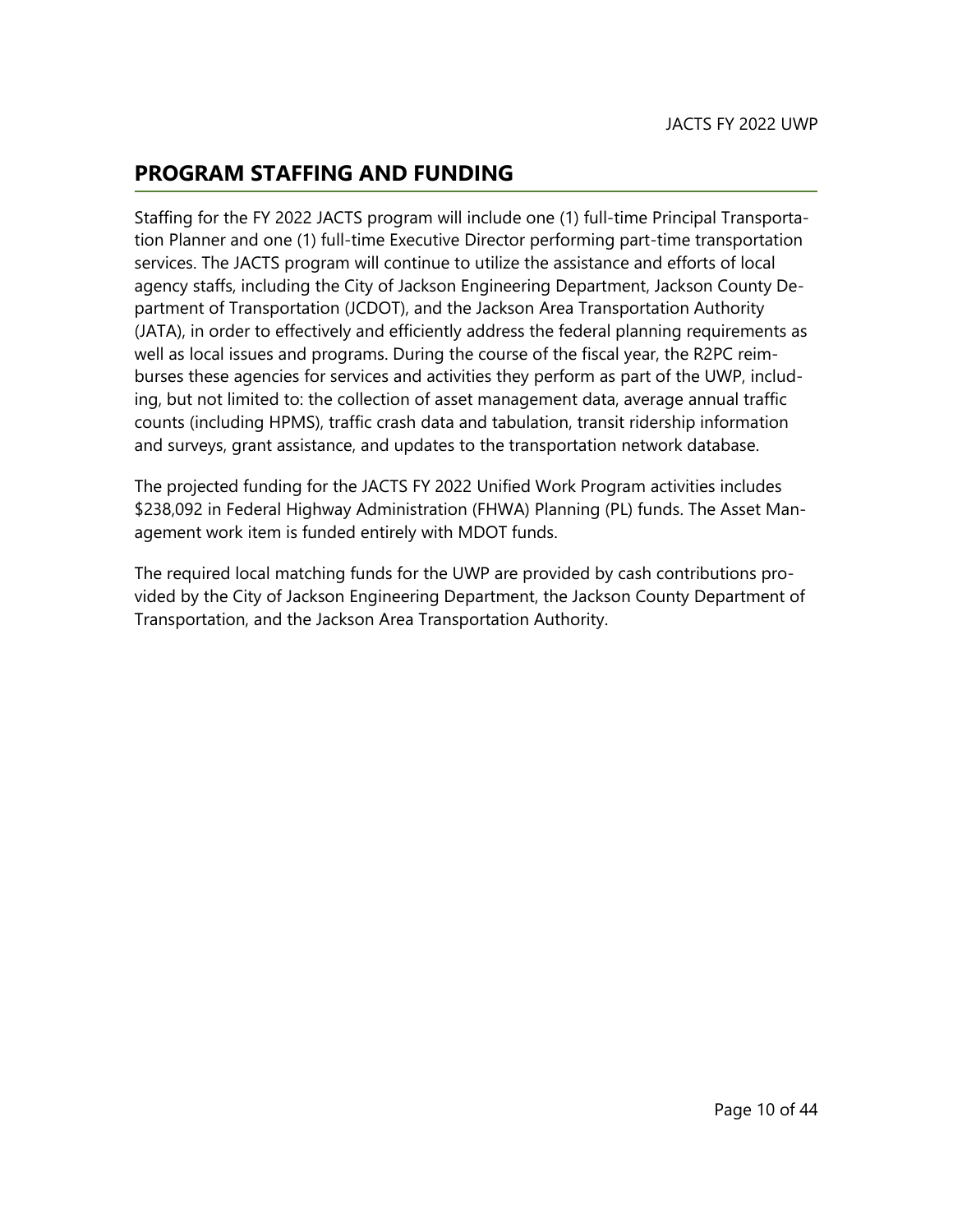## **FY 2022 PROJECT DESCRIPTIONS**

*DATABASE MANAGEMENT:* **ASSET MANAGEMENT — 3111**

#### **Objectives**:

• The purpose of this task is to assist in meeting the requirements of P.A. 499 of 2002 *which established an Asset Management Council and charges it to develop an asset management process for the State of Michigan.*

#### **Methodology:**

The resources allocated to the Metropolitan/Regional Planning Organization (MPO/RPO) from the Transportation Asset Management Council (TAMC) annual budget shall be utilized to assist in the completion of the TAMC Work Program. All work shall be consistent with the policies and priorities established by the TAMC. All invoices submitted for reimbursement of Asset Management activities shall utilize Michigan Department of Transportation (MDOT) standard invoice forms and include the required information for processing. The MPO/RPO shall complete the required products and perform tasks according to the timeframes and directives established within TAMC's data collection policies, which are located on the TAMC website (http://tamc.mcqi.state.mi.us/TAMC/#/aboutus). The MPO/RPO will emphasize these tasks to support the top 125 Public Act 51 agencies (agencies that certify under Public Act 51 a minimum of 100 centerline miles of road) within the planning area when resources are limited. The activities eligible for TAMC reimbursement include the following:

#### **Tasks:**

- I. Training Activities
	- A. Attendance at training seminar(s) on the use of Pavement Surface Evaluation and Rating (PASER) and Inventory-based Rating System for unpaved roadways.
	- B. Represent MPO/RPO at TAMC-sponsored conferences and seminars, including attending either the Spring or Fall TAMC Conference.
	- C. Attend TAMC-sponsored Investment Reporting Tool (IRT) training seminars.
	- D. Attend TAMC-sponsored Asset Management Plan Development training seminars.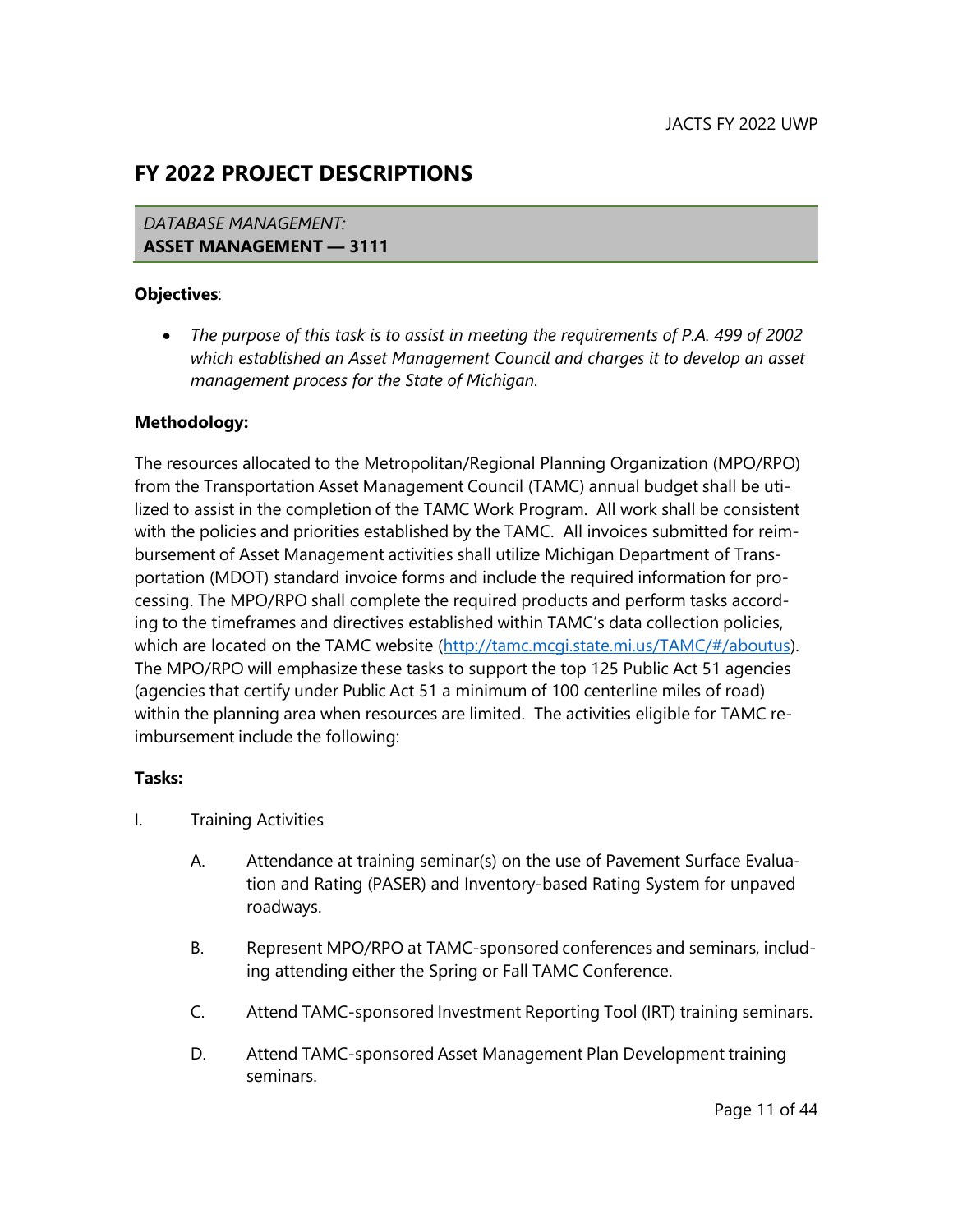- II. Data Collection Participation and Coordination
	- A. Federal Aid System:
		- 1. Organize schedules with Public Act 51 agencies within MPO/RPO's boundary for participating in Federal Aid data collection efforts; ensure all participants of data collection have access to State of Michigan travel reimbursement rates.
		- 2. Coordinate, participate and facilitate road surface data collection on approximately one-half of the Federal Aid System in accordance with the TAMC Policy for the Collection of Roadway Condition Data on Federal Aid Eligible Roads and Streets.
		- 3. Collect unpaved roadway condition data on approximately half of any unpaved Federal Aid eligible roadways using the Inventory-based Rating System developed by the Michigan Technological University's Center for Technology and Training.
	- B. Non-Federal Aid System:
		- 1. The RPO/MPO may allocate reimbursements for Non-Federal Aid data collection to Public Act 51 agencies according to the resources available to them in the manner that best reflects the priorities of their area and supports the TAMC work.
		- 2. Coordinate Non-Federal Aid data collection cycles with Public Act 51 agencies with an emphasis on the top 125 agencies.
		- 3. Ensure all participants of data collection understand procedures for data sharing with TAMC as well as TAMC policy and procedures for collecting Non-Federal Aid data.
		- 4. Participate and perform data collection with Public Act 51 agencies on an as-needed basis for the data collection of Non-Federal Aid roads when requested.
- III. Equipment
	- A. Ensure rating teams have the necessary tools to complete the federal aid data collection activity by maintaining a laptop compatible with the Laptop Data Collector and RoadSoft programs, a functioning Global Positioning System (GPS) unit, and other required hardware in good working order.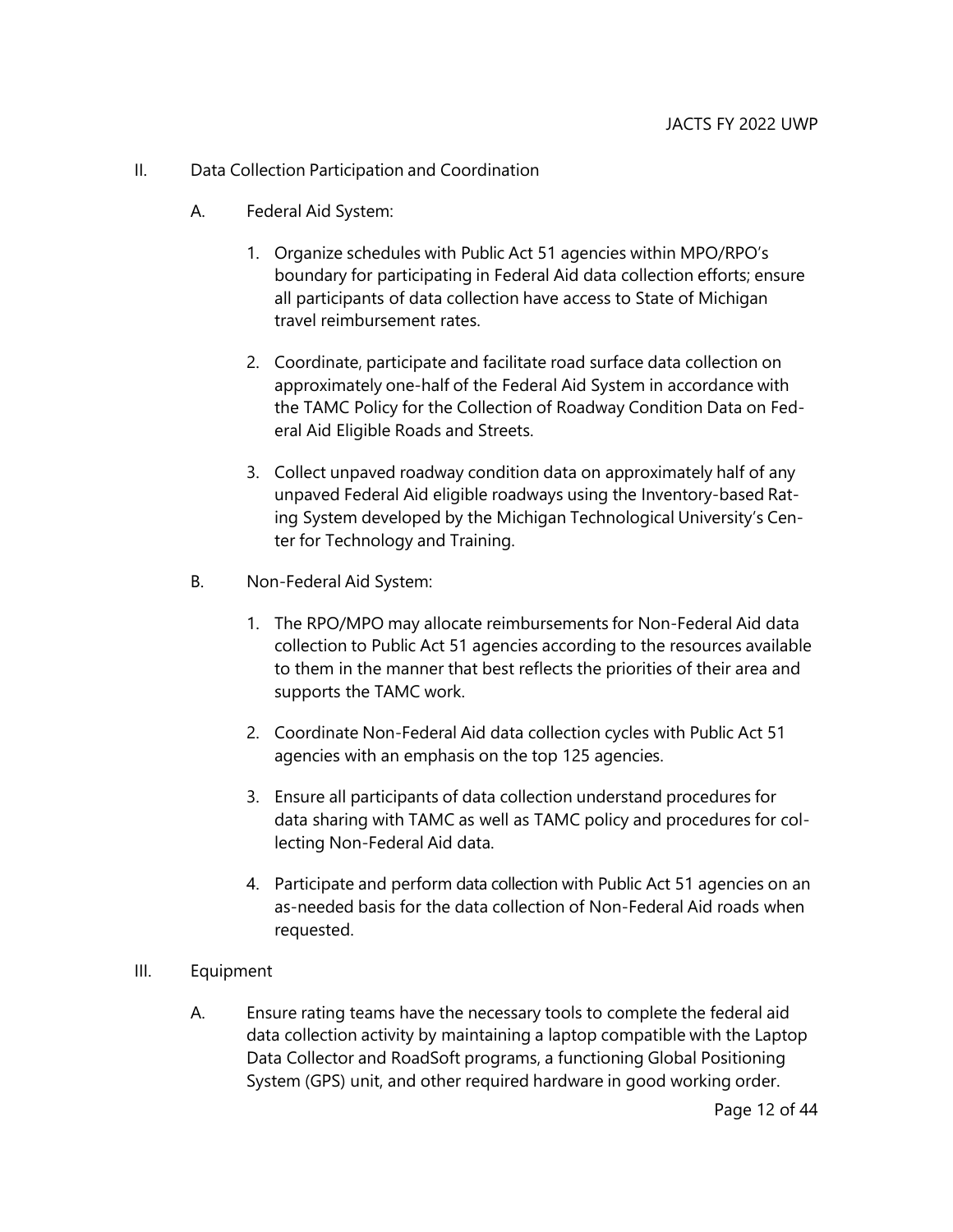- B. Communicate any equipment needs and purchases with the TAMC Coordinator; laptops are eligible for replacement on a three-year cycle.
- IV. Data Submission
	- A. Develop and maintain technical capability to manage regional RoadSoft databases and the Laptop Data Collector program; maintain a regional Road-Soft database that is accurate and consistent with local agency data sets.
	- B. Coordinate Quality Assurance/Quality Control activities and data submission tasks according to protocols established in TAMC Data Collection Policies for Federal-Aid and Non-Federal Aid Roads.
	- C. Monitor and report status of data collection efforts to TAMC Asset Management Coordinator through monthly coordinator calls and/or monthly or quarterly program updates that are mailed with invoices.
	- D. Provide links on agency websites and reports to the TAMC website, interactive maps and dashboards for the dissemination of roadway data.
- V. Asset Management Planning
	- A. Participate and attend TAMC-sponsored training and workshops in order to provide technical support for Asset Management Plan development activities.
	- B. Provide an annual reporting of the status of Public Act 51 Agencies' Asset Management Plans and keep abreast of the status of these plans for updates and revision.
	- C. Provide technical assistance and training funds to Public Act 51 agencies during the development of local Asset Management Plans using TAMC templates when applicable; coordinate these tasks with an emphasis on the Top 125 agencies.
- VI. Technical Assistance
	- A. Provide technical assistance to local agencies in using the TAMC reporting tools for planned and completed infrastructure investments or any other TAMC Work Program Activity.
	- B. Integrate PASER ratings and asset management into project selection criteria: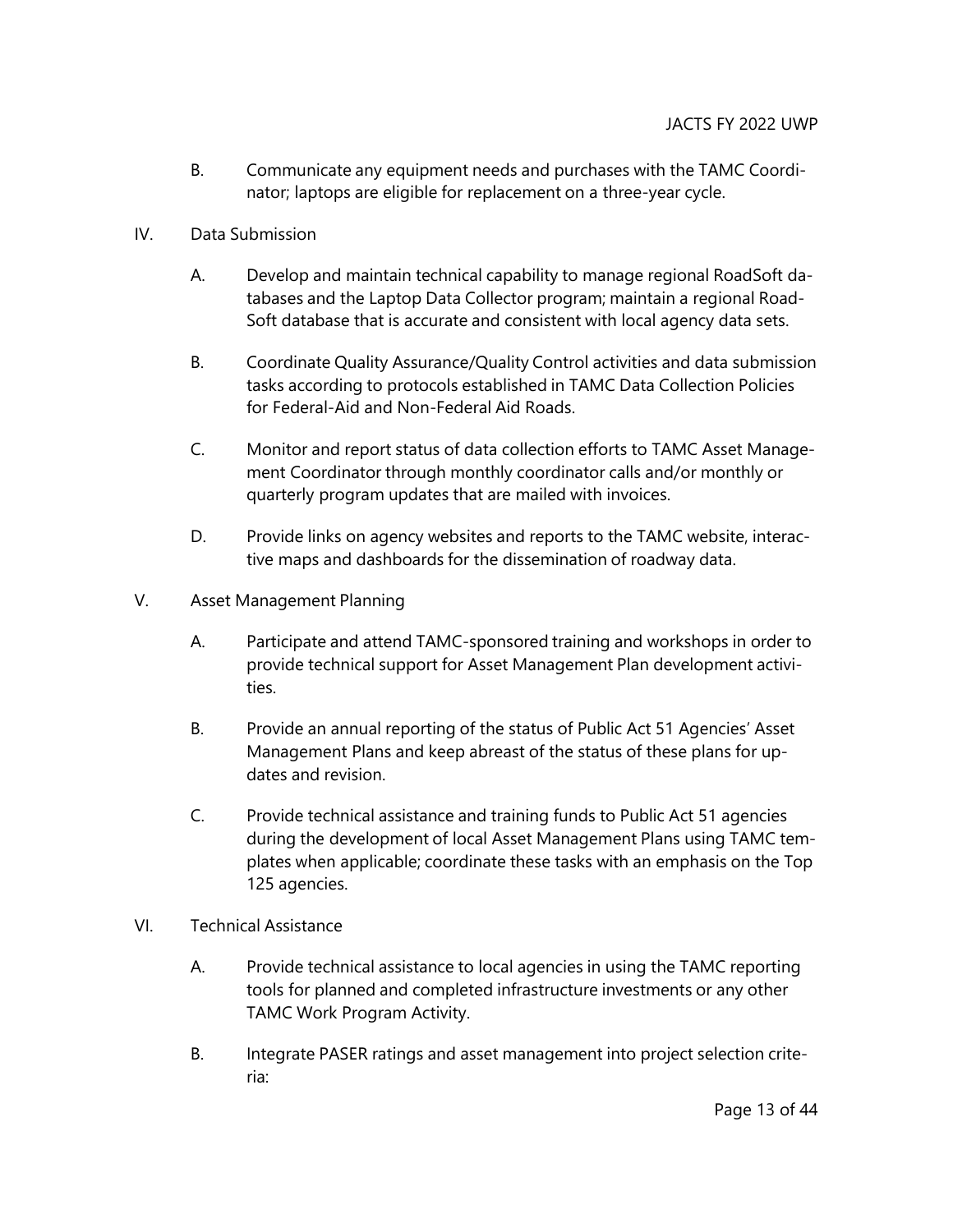- 1. Analyze data and develop road preservation scenarios.
- 2. Analyze performance of implemented projects.

#### **Products:**

- I. PASER data for Federal Aid System submitted to TAMC via the IRT.
- II. PASER data for Non-Federal Aid System submitted to TAMC via the IRT.
- III. Quarterly or monthly activity reports submitted with invoices to TAMC Coordinator.
- IV. Create an Annual Report of Asset Management program activities as well as a summary of annual PASER condition data by local agency, functional classification, and Public Act 51 Legal System; provide links to the Regional Annual Report on agency website and submit copies to TAMC Coordinator by April 1 of each year.
- V. Prepare a draft status report of Public Act 51 agency Asset Management activities and plans within MPO/RPO boundary by September 30 of each year.

#### **Asset Management Funding \***

|                   | <b>Work</b>  | 3111 MDOT  |       |            |             |              |
|-------------------|--------------|------------|-------|------------|-------------|--------------|
|                   | <b>Hours</b> | <b>MTF</b> | Local | <b>SPR</b> | <b>MDOT</b> | <b>Total</b> |
| R <sub>2</sub> PC | 421          | \$40,000   |       |            |             | \$40,000     |
| <b>Total</b>      | 421          | \$40,000   |       |            |             | \$40,000     |

\* **MPO and RPO asset management activities are funded through the MDOT Asset Management Council with state MTF funds and are, therefore, not included in the tables at the end of this document.**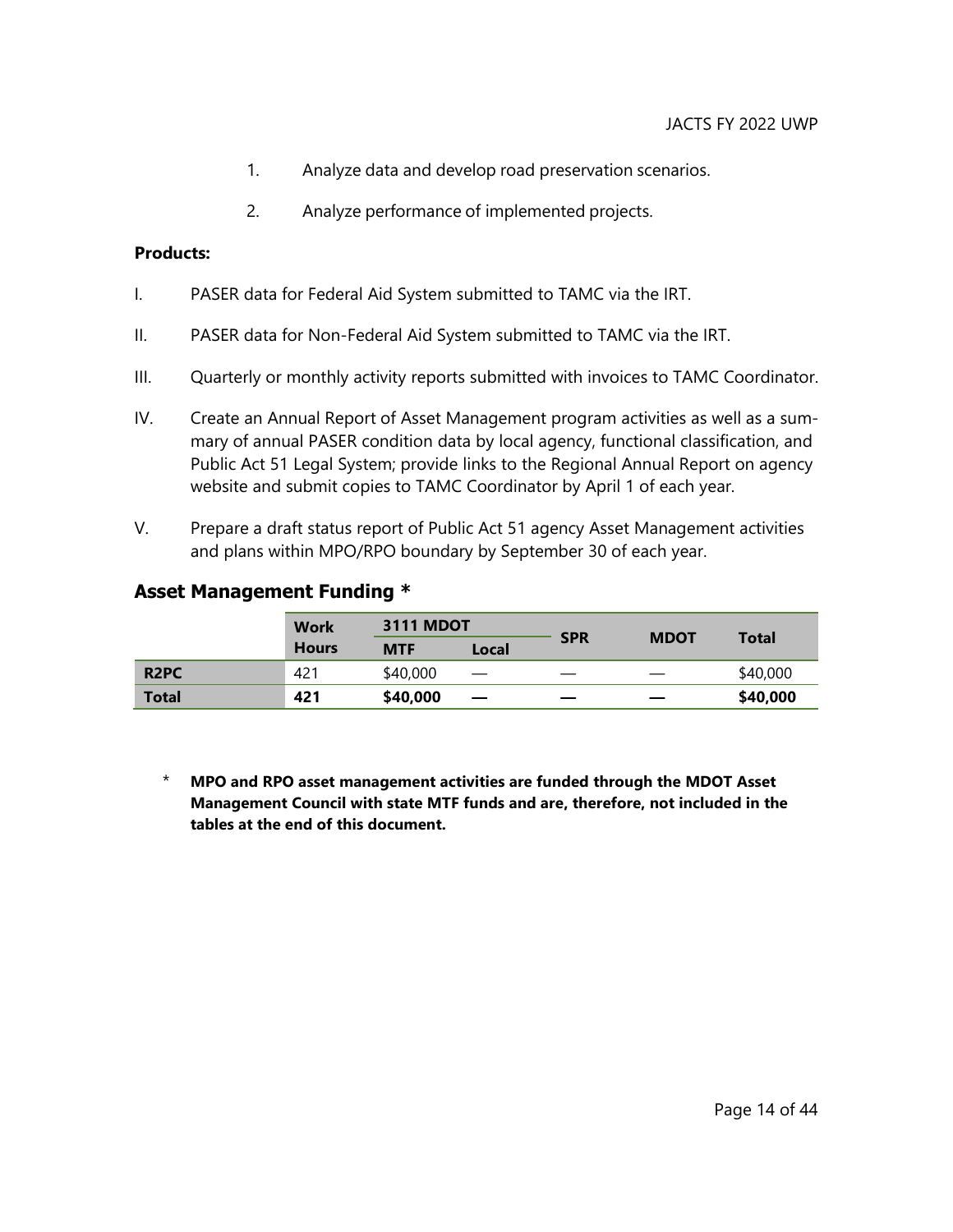#### *DATABASE MANAGEMENT:* **DATA MONITORING AND REPORTING — 3131**

#### **Objectives:**

- *Assemble and maintain database sufficient for evaluating and monitoring the efficiency and effectiveness of the transportation system as a whole.*
- *Maintain and monitor the existing data reporting system for the JACTS planning area.*
- *Continue safety planning activities including, but not limited to, monitoring traffic volumes, crash locations and frequency.*
- *Gather any other information required by the FAST Act legislation.*
- *Develop a database for addressing freight issues.*
- *Provide data and measure use of alternative modes of transportation, including but not limited to, public transportation and non-motorized systems.*

#### **Methodology:**

- Continue to collect, compile, analyze and disseminate socio-economic, land use, transportation/transit information and crash data collected by local jurisdictions or prepared by governmental agencies and forwarded to the MPO for analysis, tabulation, and/or reproduction.
- Review and update system data regarding the development of the area's non-motorized trail system.
- Collect and tabulate data necessary to maintain and update the transportation model.
- Work with local officials and interests to inventory and monitor freight routes and intermodal facilities.
- Enhance and promote face-to-face, telephone, and written contact with other agencies, units of government, and the public.
- Inventory what data is currently being collected and determine what data may be needed to address performance-based planning and target setting.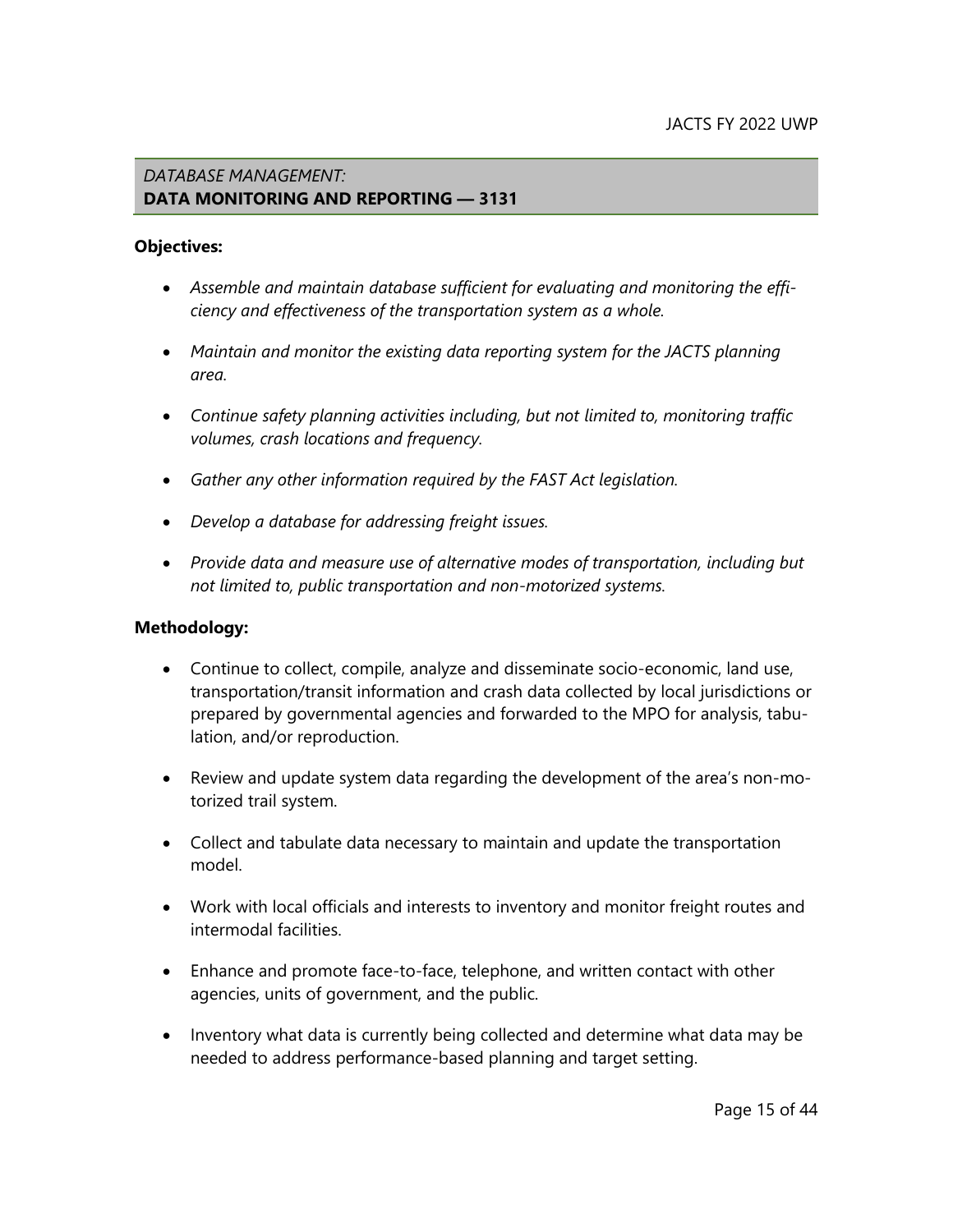#### **Products**:

- Updated traffic volume and crash data.
- Updated HPMS road segment data as needed and requested by MDOT.
- Collection, evaluation, organization, and distribution of transportation-related data.
- Up-to-date files of transportation-related data and information.
- Management system database for pavement, bridges, safety, transit, congestion management, and intermodal as required by federal legislation.

|                   | <b>Work</b>  | <b>3131 FHWA</b> |       |            | <b>MDOT</b> |              |
|-------------------|--------------|------------------|-------|------------|-------------|--------------|
|                   | <b>Hours</b> | <b>Federal</b>   | Local | <b>SPR</b> |             | <b>Total</b> |
| R <sub>2</sub> PC | 51           | \$3,971          | \$881 |            |             | \$4,852      |
| <b>MDOT</b>       | 23           |                  |       | \$1,625    | \$360       | \$1,985      |
| <b>Total</b>      | 74           | \$3,971          | \$881 | \$1,625    | \$360       | \$6,837      |

#### **Data Monitoring and Reporting Funding**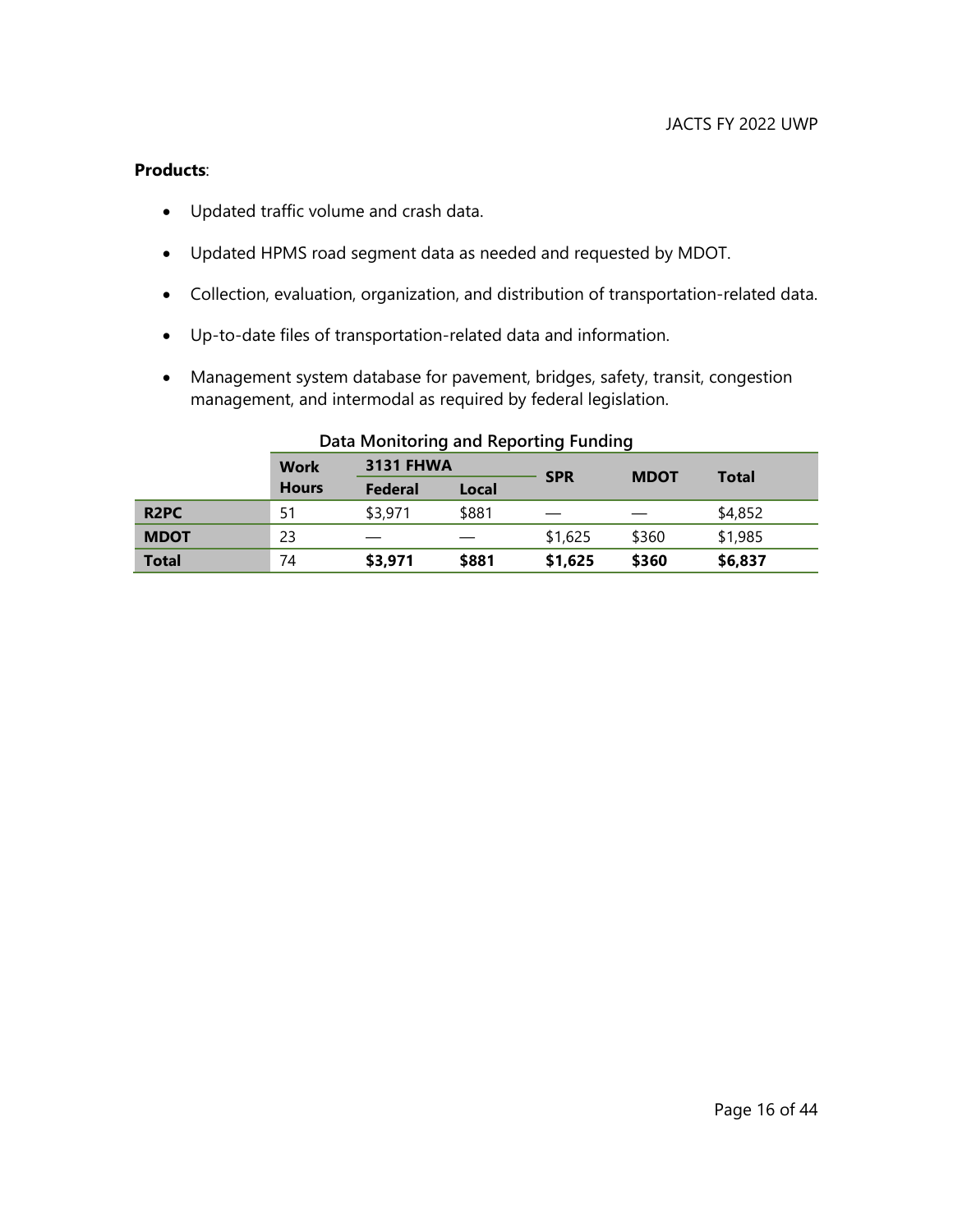#### *DATABASE MANAGEMENT:* **TRANSPORTATION DATA MANAGEMENT SYSTEM — 3132**

#### **Objectives:**

- *Continue to develop and maintain an extensive database for use in decision-making relative to local and area-wide transportation issues.*
- *Improve analytical capabilities and analyze statistical trends in developing projections.*
- *Continue to update the transportation database.*
- *Collect and submit data items for HPMS in conjunction with MDOT's HPMS coordinator. Staff will review and update the HPMS database sample segments using a MDOT supplied spreadsheet that contain only the data items needing to be updated for each sample in the format provided.*

#### **Methodology:**

- Continue to work with the Jackson County Department of Transportation and the City of Jackson to collect Average Annual Daily Traffic (AADT) volumes on federalaid eligible roadways within the metropolitan area on an annual basis. Facilitate the sharing of hourly traffic count data and coordination of collection locations by the Jackson County Department of Transportation and City of Jackson needed to validate the travel demand model on an annual basis.
- Enter pertinent transportation data into computer system for efficient storage and easy retrieval. The database includes traffic volumes, crash data, zonal projections, traffic projections, and transit ridership.
- Provide feedback on REMI social and economic forecasting outputs and assist MDOT in reviewing and allocating data to the statewide traffic analysis zones.
- Continue working with the TransCAD modeling program and allocate time for program education, operation, and maintenance of the transportation model.
- Collect and review public transportation system monitoring data for the Jackson Area Transportation Authority (JATA) fixed route, Reserve-a-Ride, and Rides to Wellness demand response service, including, but not limited to, vehicle operations, ridership, and financial information.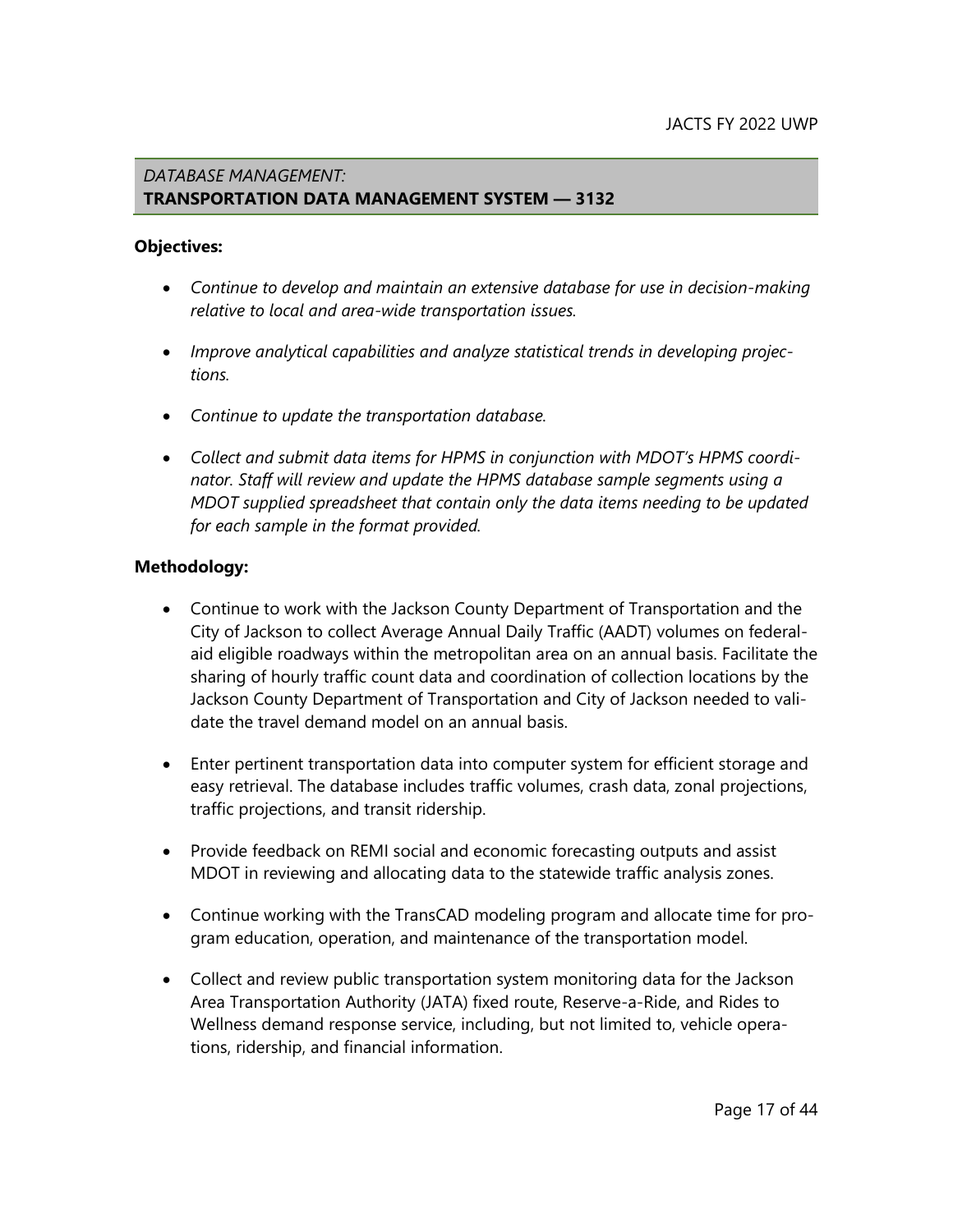- Model Inventory Roadway Elements (MIRE) Fundamental Data Elements (FDE) is a federal reporting requirement for safety roadway data. The design specifications of the systems for the MIRE FDE is expected to be complete, but some aspects may continue. Implementation by MDOT and its vendors (CSS, Roadsoft, and ESRI) of the MIRE FDE data repository in MDOT Roads & Highways is expected to be underway. Continued volunteer MPO participation, planning input, and piloting may be asked for on a volunteer basis. Education, material preparation, optional travel, and meeting time would be potential resources required for participation. As data collection elements are known, some MIRE FDE data collection may begin at the MPO's discretion.
- Provide support to MDOT in the cross agency coordination effort to plan for, gather, and report roadway characteristics on the non-MDOT road network (federal aid and non-federal aid) to meet federal reporting requirements of Highway Performance Monitoring System (HPMS), Moving Ahead for Progress in the 21<sup>st</sup> Century Act (MAP21), and Fixing America's Surface Transportation (FAST) Act.

Support is defined as (but not limited to):

- o Outreach
- o Training and education
- o Data coordination with Local agencies
- o Data compilation
- o Data load, transfer, and/or reporting (Conduit between local agencies and MDOT/FHWA)

MAP-21 and the FAST Act are transitioning transportation agencies to be more performance oriented which means additional requirements to collect data and to standardize data to support national performance measures. An element of the legislation is the Model Inventory Roadway Elements (MIRE), which is a required inventory of extensive roadway features and traffic data elements important to safety management, analysis, and decision-making.

#### **Products:**

- Transportation Database Management System.
- A safety profile that is continuously updated and maintained.
- A geographic information system that contains necessary data layers (i.e. traffic counts, traffic analysis zones, roadway capacities, transit routes, pavement conditions, functional classifications) that is continuously monitored and updated to conduct necessary analyses.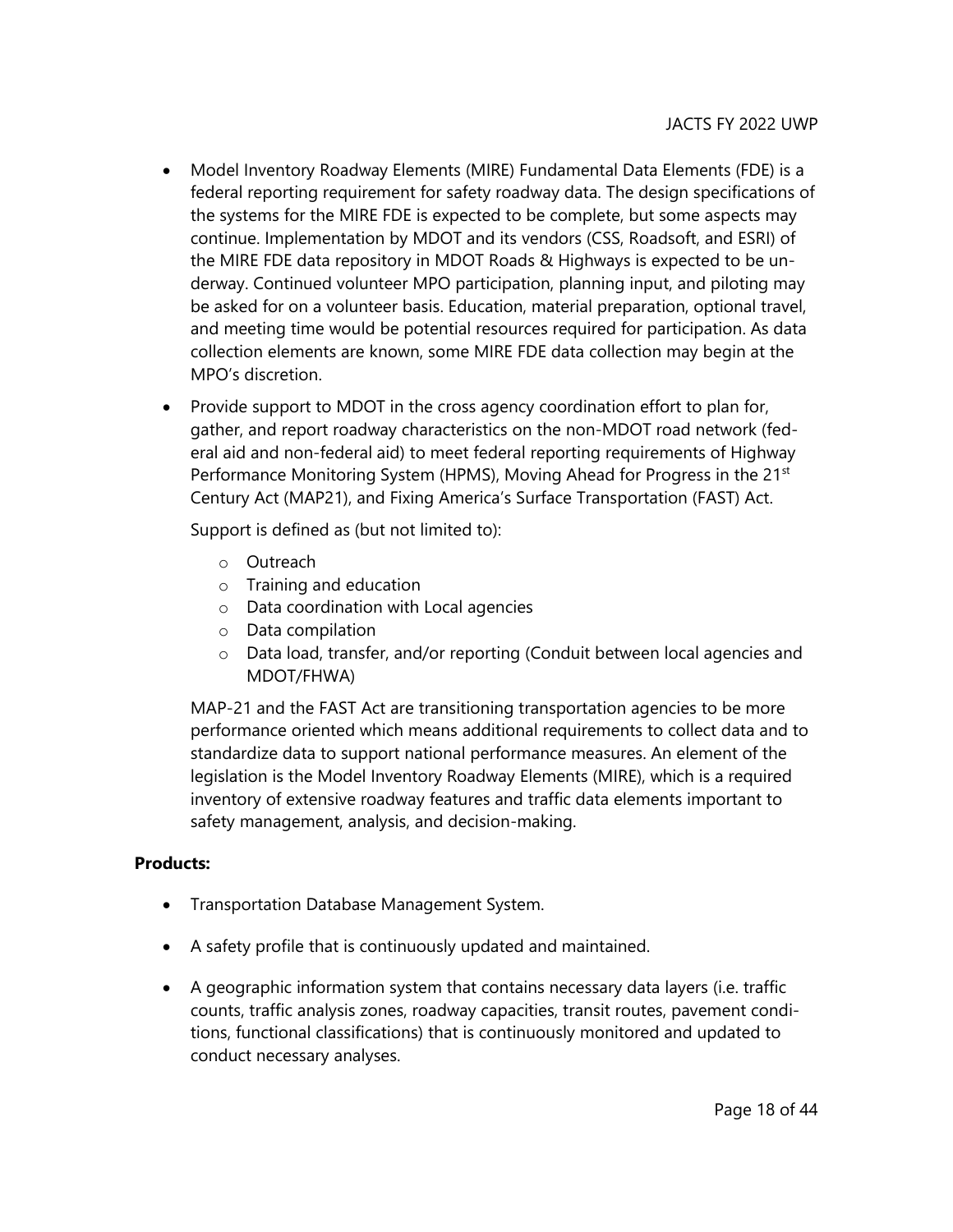- Collect and submit data items for HPMS in conjunction with MDOT's HPMS coordinator. Staff will review and update the HPMS database sample segments using a MDOT supplied spreadsheet that contains only the data items needing to be updated for each sample in the format provided.
- Non-Trunkline Federal-Aid Program staff will provide support to the NTFA in the cross-agency coordination effort of gathering existing traffic count data on the non-trunkline federal aid roads.
- Public transportation status reports.
- Various data monitoring and analysis reports**.**

|                   | <b>Work</b>  | <b>3132 FHWA</b> |          | <b>SPR</b> | <b>MDOT</b> | <b>Total</b> |
|-------------------|--------------|------------------|----------|------------|-------------|--------------|
|                   | <b>Hours</b> | Federal          | Local    |            |             |              |
| R <sub>2</sub> PC | 707          | \$54,981         | \$12,192 |            |             | \$67,173     |
| <b>MDOT</b>       | 107          |                  |          | \$8,084    | \$1,792     | \$9,876      |
| <b>Total</b>      | 814          | \$54,981         | \$12,192 | \$8,084    | \$1,792     | \$77,049     |

#### **Transportation Data Management System Funding**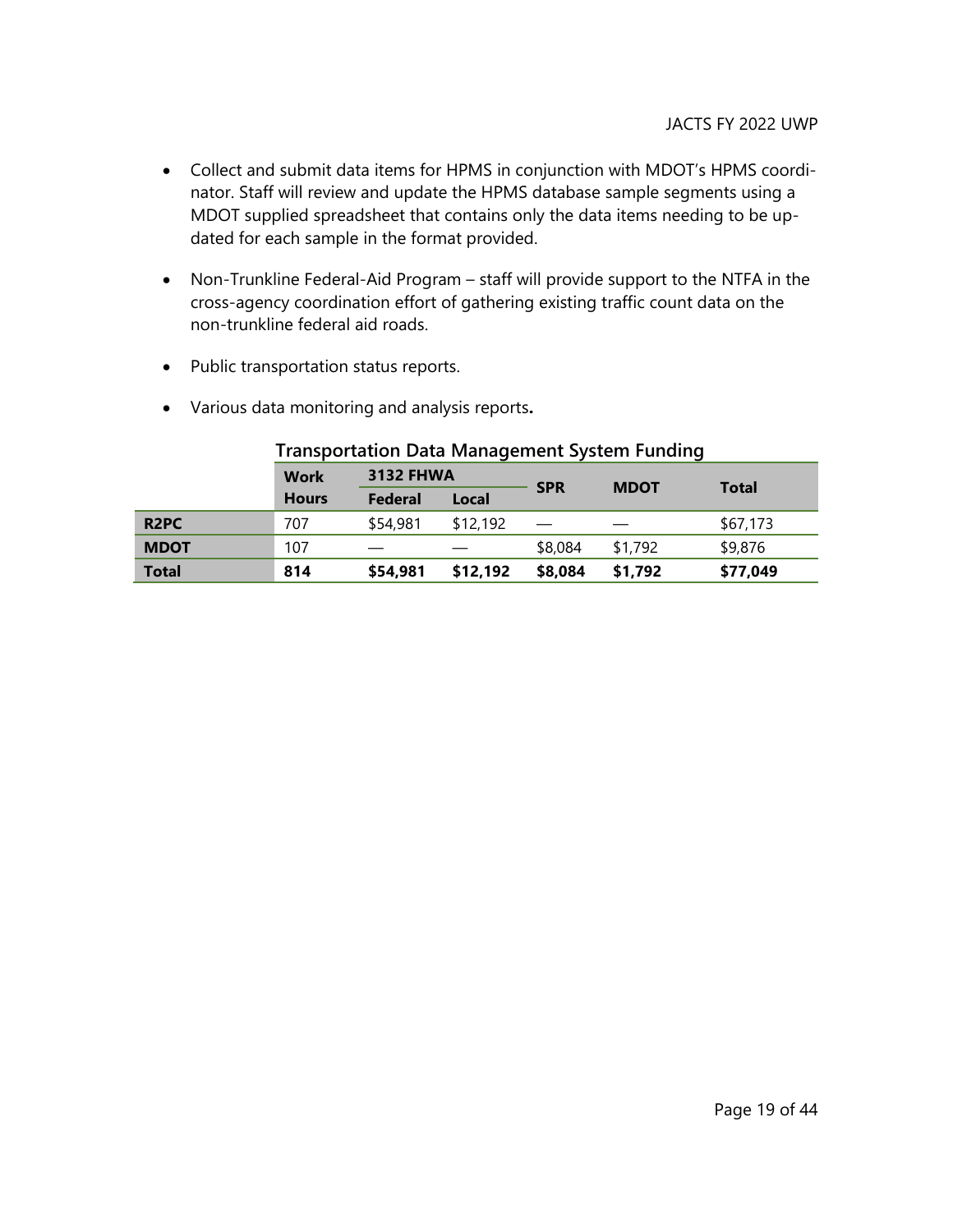#### *LONG RANGE PLANNING:* **LONG RANGE TRANSPORTATION PLAN — 3133**

#### **Objectives:**

- *To monitor and maintain the JACTS 2045 Long Range Transportation Plan (LRTP). Additional modifications, amendments, and additions to the Plan will be processed as necessary, including the incorporation of performance measures and targets.*
- *Staff will continue to monitor, identify, and evaluate the transportation needs of the JACTS metropolitan area in order to guide local transportation decisions as programmed in the 2045 Long Range Transportation Plan.*
- *To review and/or be a part of ongoing intermodal planning and projects being undertaken by other public or private agencies in order to provide an area-wide perspective in decision-making on choices that effect the metropolitan area's modal development and quality of life.*
- *To continue to address issues of congestion management, job access, safety, operational efficiency (through ITS deployment), and pedestrian and bicycle mobility as they relate to the 2045 Long Range Transportation Plan Update.*
- *To work closely with state and federal transportation partners to further integrate freight and rail planning into the transportation planning process.*
- *Assist JATA in analyzing the expansion of existing routes and fleet in order to address future transit needs resulting from area growth and development.*
- *Assist JATA in the development of a strategic and systematic process of operating, maintaining, and improving public capital assets effectively through their life cycle.*
- *Assist local jurisdictions, as necessary, examine potential traffic impacts resulting from proposed development utilizing the travel demand model.*
- *Consideration of advancing Environmental Justice analysis such as inclusion of accessibility measures.*
- *Continue planning efforts to seek options that support the needs of coordination between future passenger rail initiatives and freight rail operations.*
- *Solicit input from freight stakeholders regarding the process to successfully integrate freight planning into existing transportation planning processes.*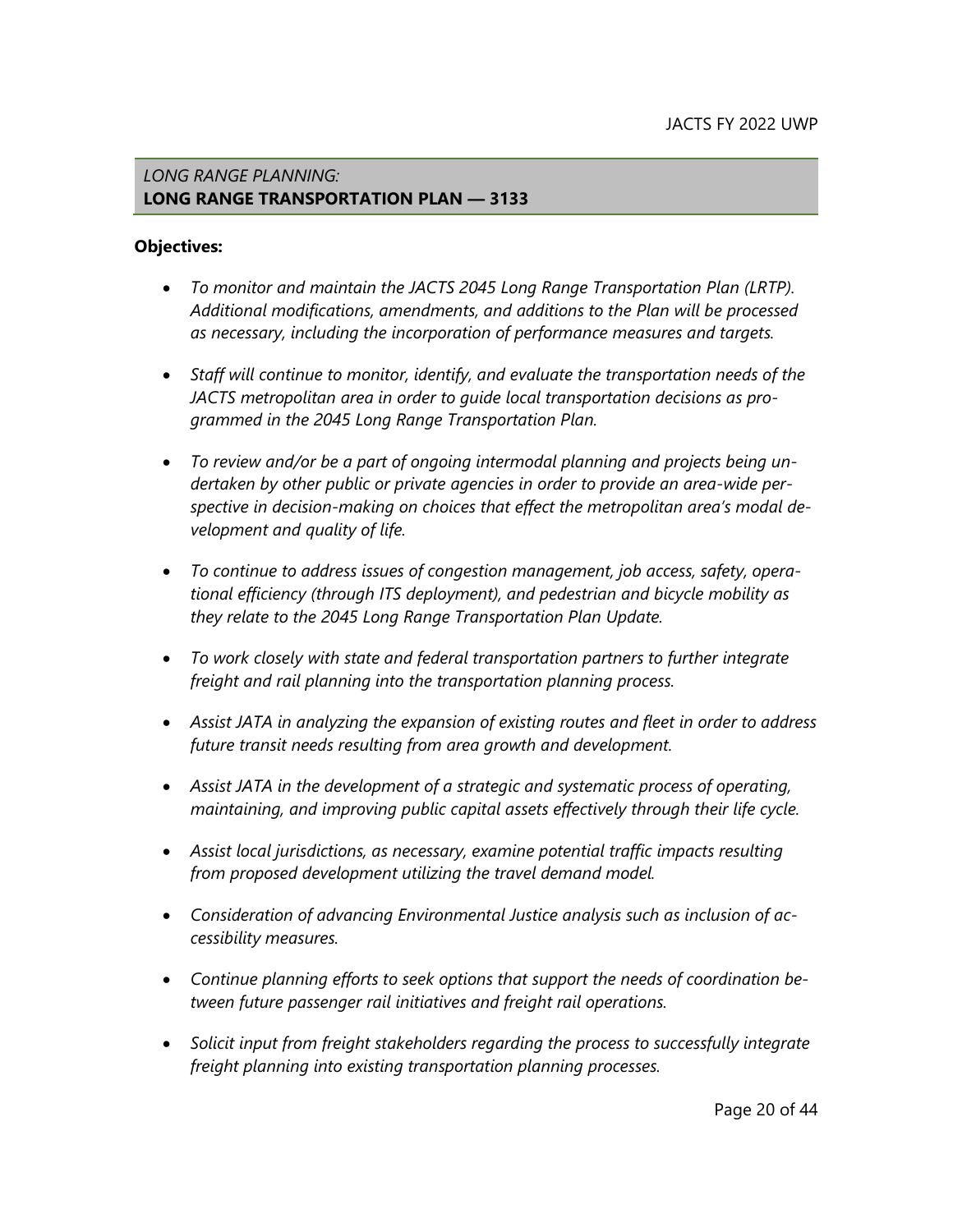- *Assist MDOT with updating the state plan as needed.*
- *Continue to analyze the major issues including the connectivity between transportation modes, safety of non-vehicular transportation alternatives, and the accessibility of existing and future land uses by both vehicular and non-motorized means.*
- *Integrate non-motorized transportation into scenario planning to address livability issues.*
- *Research the federal focus areas of liveability, sustainability, climate change, and greenhouse gas reduction; and, develop strategies for integrating the focus areas into the long range planning process.*
- *Continue working with JATA to determine public transit route performance and operation (fixed-route and on-demand service); continue working to identify unmet transit needs; and evaluate future demand for services.*
- *Solicit and document unfunded needs as part of the long range planning effort.*
- *Create a better linkage between land use and transportation including planning and environmental linkages; freight, liveability and climate change.*
- *Continue working with MDOT to update the travel demand model as necessary.*
- *Meet the requirements of new performance measures and planning regulations.*
- *Improve documentation and consideration of environmental consultation with outside environmental agencies including federal, state, and local partners.*
- *Consideration of advancing Environmental Justice analysis such as inclusion of accessibility measures.*
- *Improve documentation and consideration of environmental consultation with outside agencies including federal, state, and local officials.*

#### **Methodology:**

- Continue to process amendments to the JACTS 2045 Long Range Transportation Plan as necessary.
- Continue to work with MDOT to test capacity project alternatives with the travel demand model and developing a capacity project list.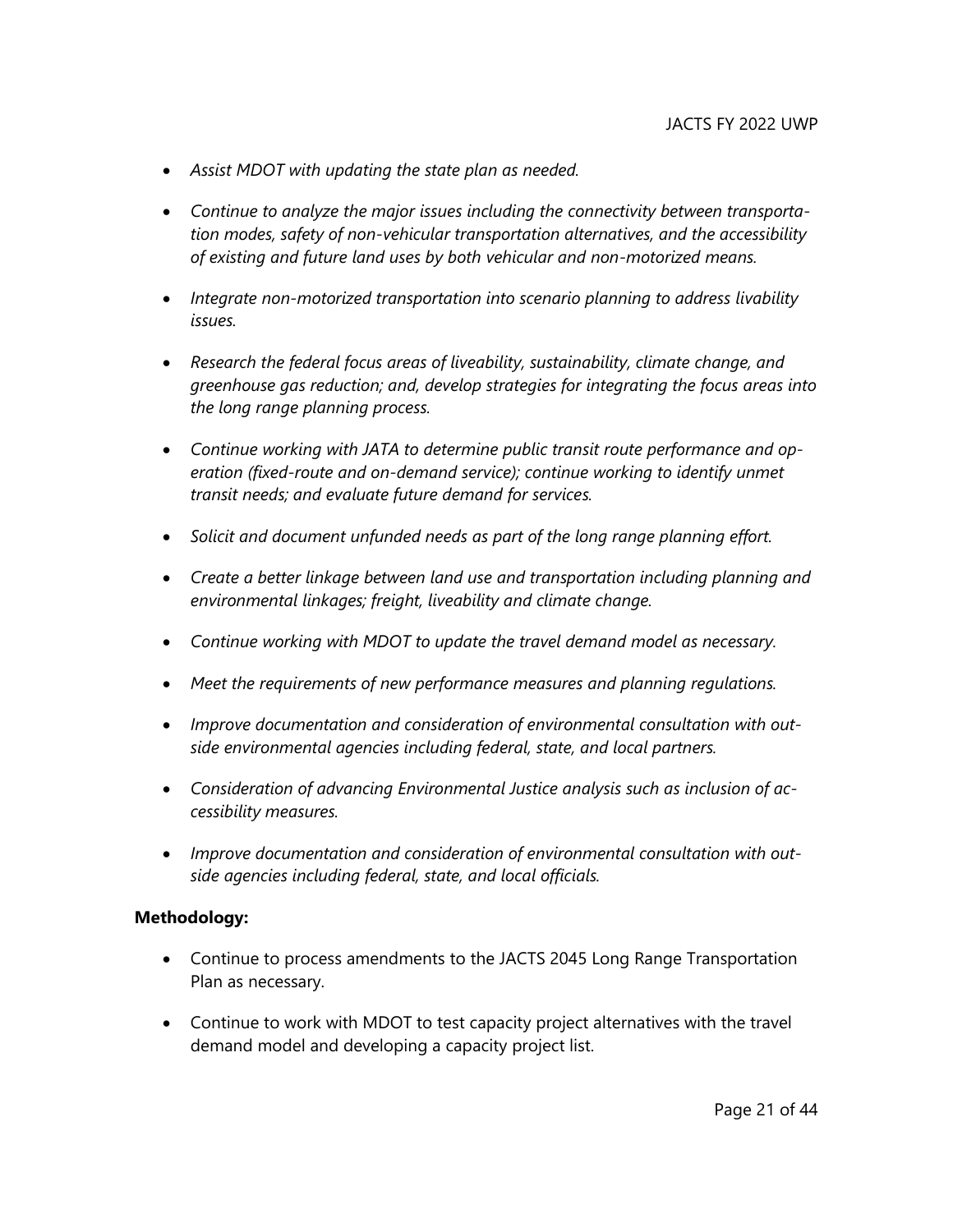- Review, evaluate, and update the Public Participation Plan (PPP):
	- o Clear project map/data listing
	- o Consideration of virtual options for public participation
	- $\circ$  Environmental justice and Title VI processes and connection to public involvement
	- o Ensuring transparency and providing open access to the planning, decision making, and project evaluation and selection processes. These processes should be available to the public and easy to understand (digestible format) on the MPO website.
- Address environmental justice concerns by identifying and engaging target populations, including the poor and minorities, in the planning process. Projects programmed to address identified capacity deficiencies will be reviewed to determine if they negatively impact or neglect these populations.
- Improve documentation and consideration of environmental consultation with outside environmental agencies including federal, state and local partners.
- Advance Environmental Justice analysis as needed, such as the inclusion of accessibility measures.
- Review and consider Intelligent Transportation System (ITS) applications for implementation, whenever feasible, to assist in addressing identified capacity deficiencies, traffic flow operations, and safety concerns.
- Coordinate with MDOT and other state and local agencies on current and proposed intermodal initiatives.
- Continue to work with MDOT on the development of the Michigan Mobility 2045 State Long Range Transportation Plan.
- Continue to identify and review potential conflicts between rail and vehicular traffic to increase safe travel through the community.
- The MDOT travel demand model will be used, as needed, to assist local agencies and JACTS staff evaluate potential impacts on the area transportation system resulting from development proposals.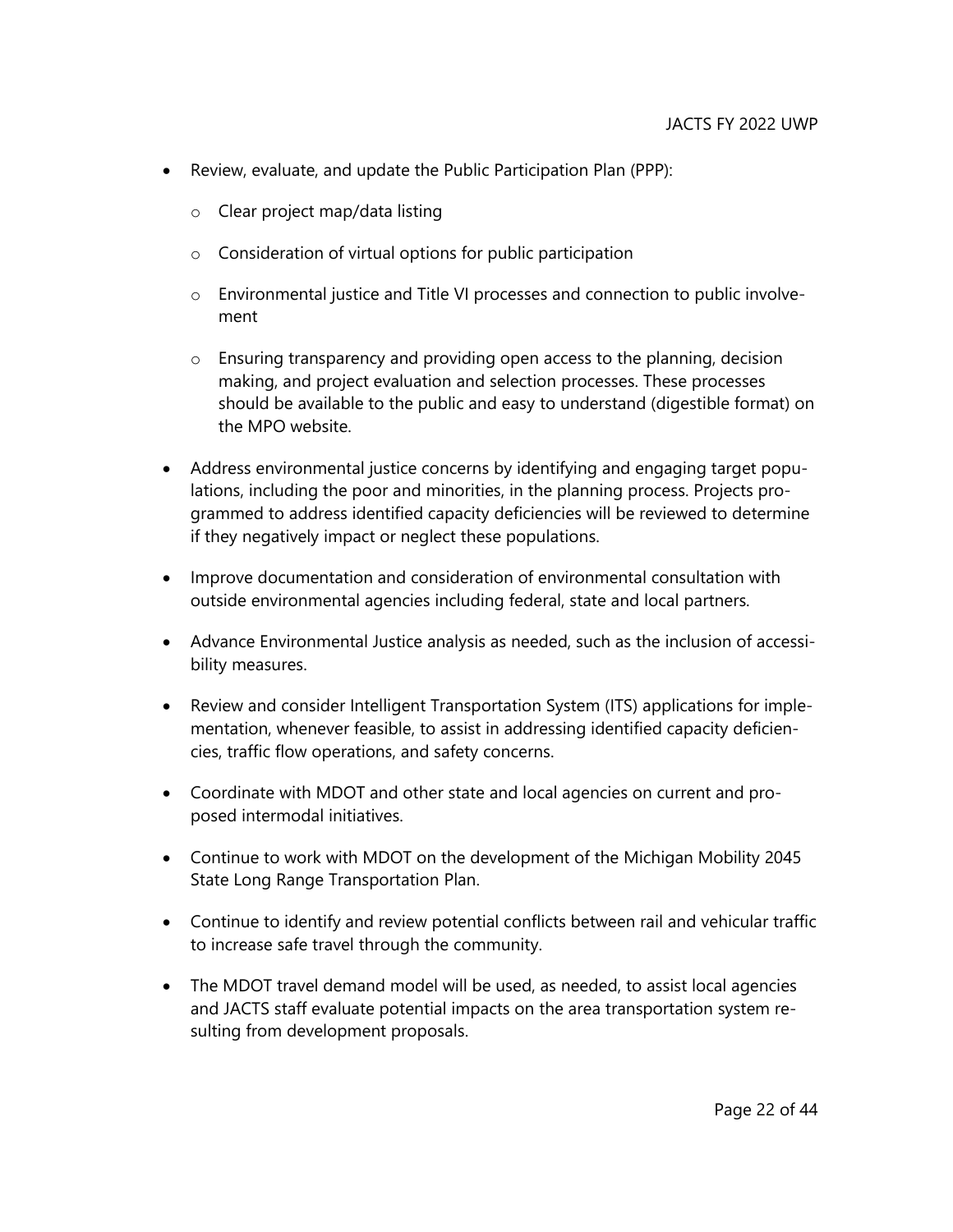- Incorporate performance measures and targets to ensure that LRTP goals and objectives are being met*.*
- Document expected benefits/performance of LRTP projects and how they will contribute to accomplishing performance measures.
- Work cooperatively with MDOT to more accurately describe investments for the full life of the LRTP.
- Create a better linkage between land use and transportation; planning and environmental linkages; livability and climate change.
- Coordinate with MDOT's Statewide Freight Plan and prioritization process.
- Engage in dialogue to program and prioritize freight projects as federal guidance is released.

#### **Products:**

- JACTS 2045 Long Range Transportation Plan amendments (as necessary).
- Continue to update socio-economic and network data for the travel demand model as necessary.
- Work with local planning partners to identify methods for implementing performance based planning provisions such as collecting performance data, selecting and reporting performance targets for the JACTS area, and reporting actual system performance related to the targets.
- Address any environmental justice-related concerns or projects identified or proposed through the long-range transportation planning process.
- Development and adoption of an illustrative list of unfunded projects.
- Transit ridership surveys and related studies.
- Traffic impact report assistance.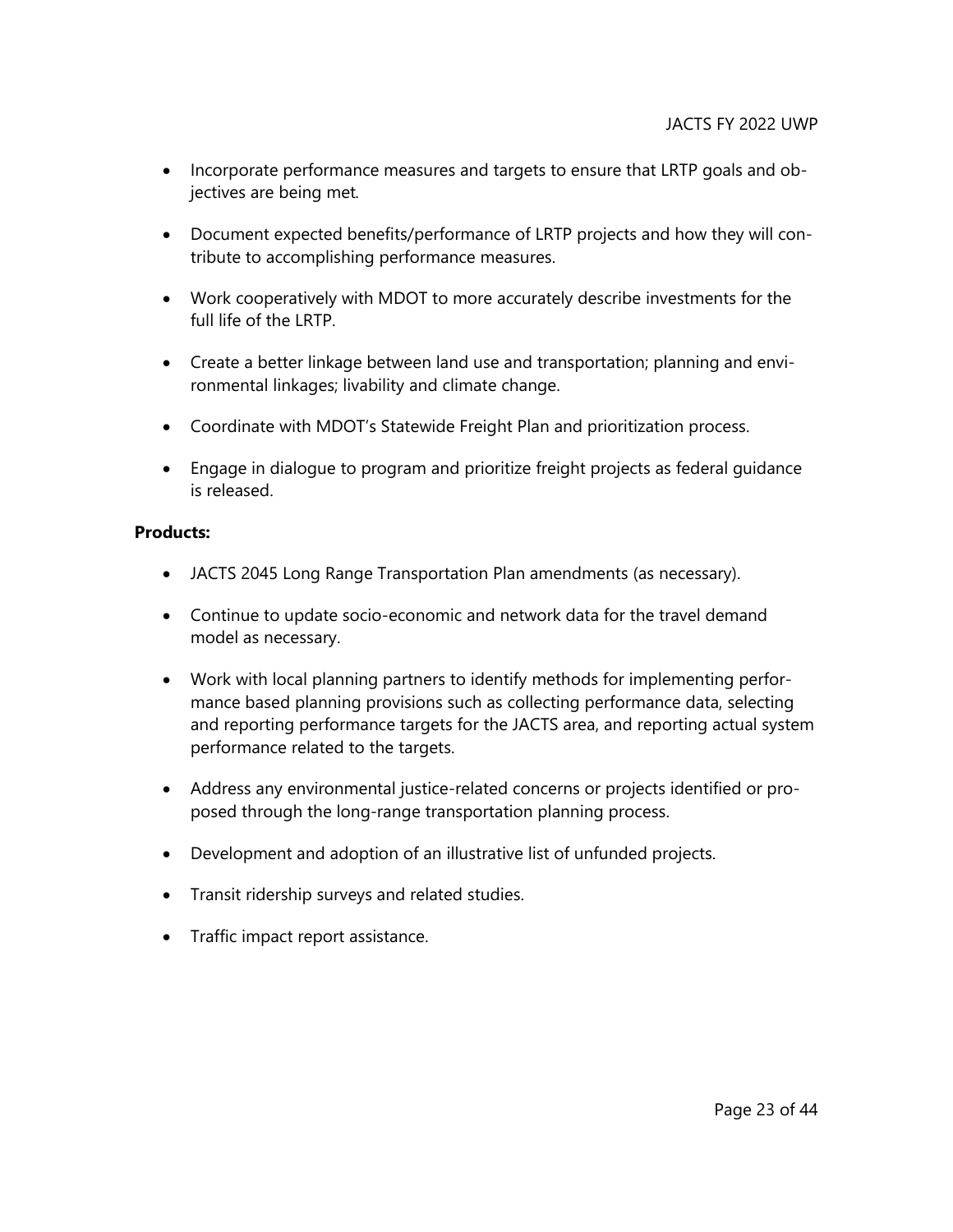|                   | <b>Work</b>  | <b>3133 FHWA</b> |         |            | <b>MDOT</b> | Total    |
|-------------------|--------------|------------------|---------|------------|-------------|----------|
|                   | <b>Hours</b> | Federal          | Local   | <b>SPR</b> |             |          |
| R <sub>2</sub> PC | 157          | \$11,943         | \$2,648 |            |             | \$14,591 |
| <b>MDOT</b>       | 20           |                  |         | \$2,370    | \$526       | \$2,896  |
| <b>Total</b>      | 177          | \$11,943         | \$2,648 | \$2,370    | \$526       | \$17,487 |

## **Long Range Transportation Plan Funding**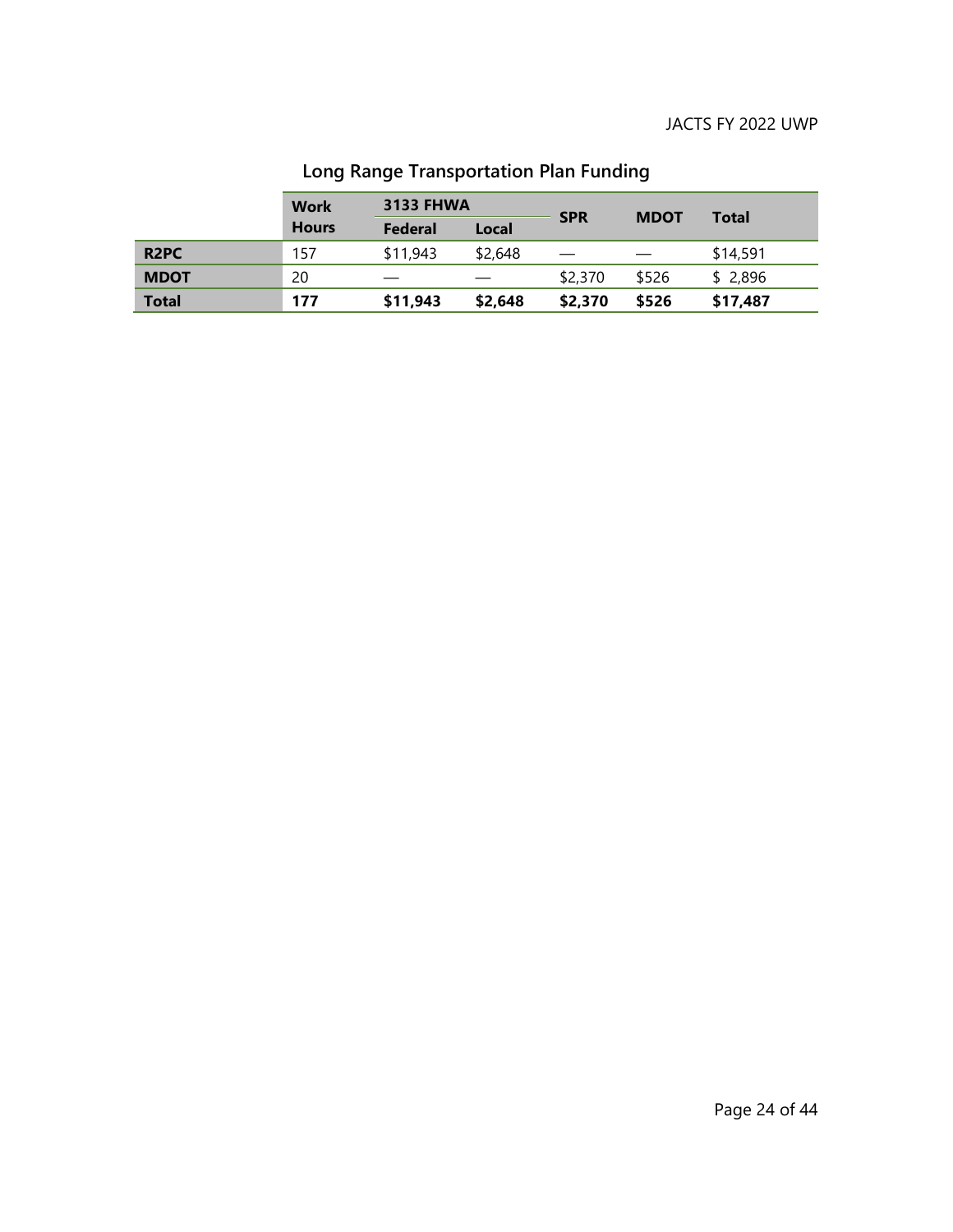#### *SHORT-RANGE PLANNING:* **TSM TECHNICAL ASSISTANCE — 3134**

#### **Objectives:**

- *Provide transportation information and short-term planning services to local units of governments for projects not anticipated in the formal work program process.*
- *Maintain a file of current transportation issues.*
- *Maintain staff capability to react to issues and projects which were not anticipated when the work program was formulated.*
- *Review cost-effective asset management procedures for the operation and maintenance of the area's physical inventory and condition assessment.*
- *Assist the City of Jackson, Jackson County Department of Transportation, and the Jackson Area Transportation Authority, and assigned consultants, in reviewing and coordinating any transportation/transit and land use issues and impacts.*
- *Review current needs and plan for the future mobility of bicyclists, pedestrians, and other non-motorized travelers to provide a balanced transportation system that ensures non-motorized travel options that are safe and convenient.*
- *Work with the City of Jackson, Jackson County Department of Transportation, and the Active Jackson Coalition, MDOT, and consultant as necessary to implement recommendations of the Jackson City + County Nonmotorized Plan completed in FY 2020.*
- *Assist Active Jackson Coalition by coordinating the administration of the program.*
- *Ensure a regional approach to transportation planning by promoting cooperation and coordination across transit agency, MPO, and state boundaries. To improve the effectiveness of transportation decision-making by encouraging MPOs and public transit providers to think beyond traditional borders and adopt a coordinated approach to transportation planning.*
- *Provide access to essential services, as part of the transportation planning process, by identifying transportation connectivity gaps in reviewing essential services (including employment, health care, schools/education, and recreation.)*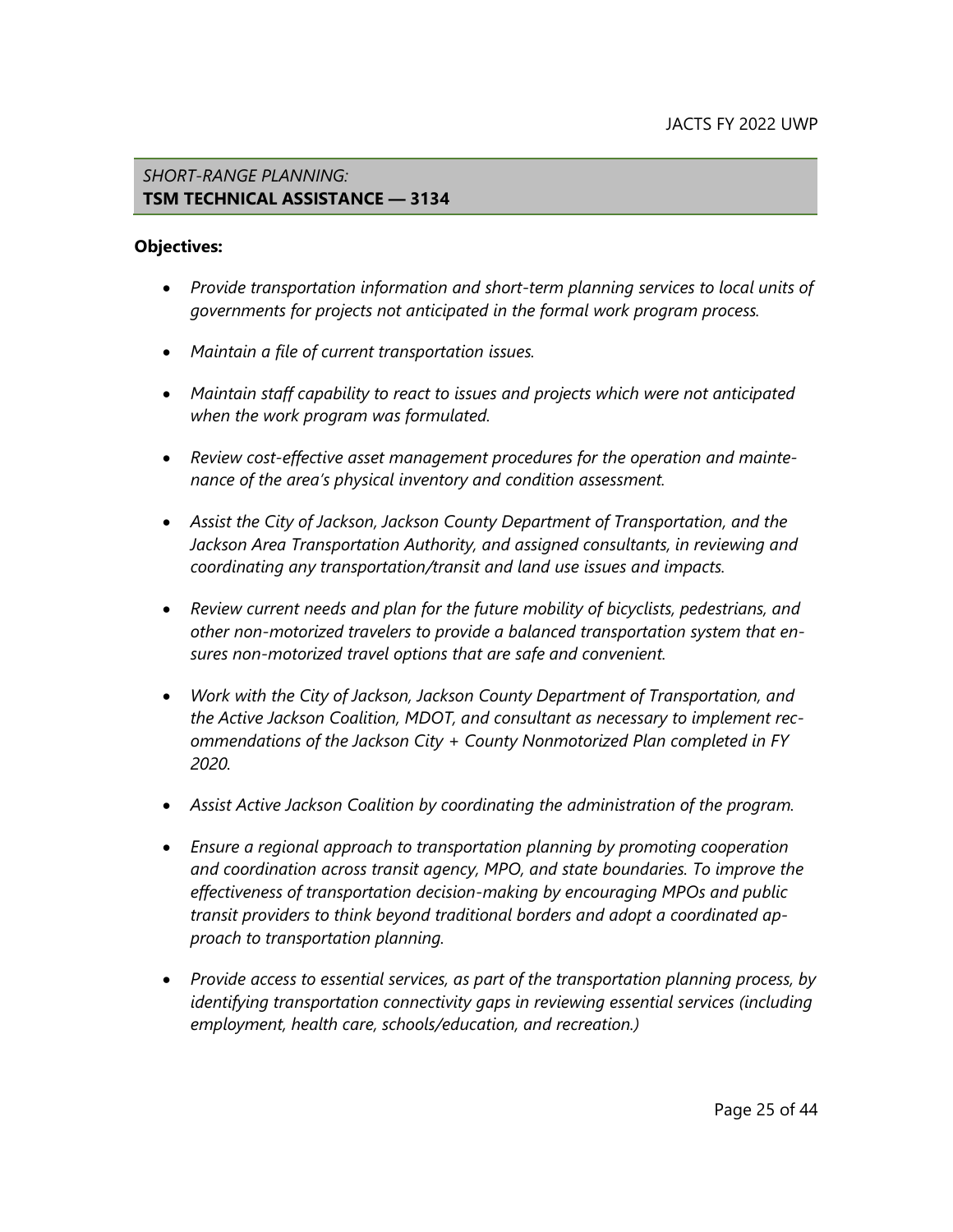- Ladders of Opportunity (access to essential services) as part of the transportation *planning process, identify transportation connectivity gaps in access to essential services such as housing, employment, health care, schools/education, and recreation).*
- *Promote cooperation and coordination across MPO and State boundaries (where appropriate) to ensure a regional approach to transportation planning.*

#### **Methodology:**

- Respond to requests for technical assistance and information regarding the transportation planning program.
- Assist local jurisdictions and transportation agencies in identifying and assessing local transportation needs, including assessing the impacts of land use decisions on the area's transportation system.
- Assist local units of government in obtaining grant funds to maintain existing transportation facilities or to build new systems.
- Provide mapping services and other assistance to JATA, as requested.
- Work with local agencies to adopt and implement the Jackson City + County Nonmotorized Plan. The intent of the plan is to continue to improve bicycling and walking conditions and developing a prioritized project list and possible funding sources; therefore, hopefully increasing the number of trips made by non-motorized transportation.
- Develop a coordinated regional transportation planning approach supporting common goals and capitalizes on opportunities related to project delivery, congestion management, safety, freight, livability, and commerce across boundaries.
- Work with FHWA, MDOT, and local agencies to continue implementation of the Regional Intelligent Transportation System (ITS) Architecture.
- Continue to develop and upgrade the non-motorized transportation system by encouraging improvements based on the recommendations of the Jackson City + County Nonmotorized Plan in existing thoroughfares.
- Coordinate transit improvements (i.e. bus shelters, vehicle bike racks) to integrate with the city's non-motorized facilities.
- Continue participation on the Active Jackson Coalition.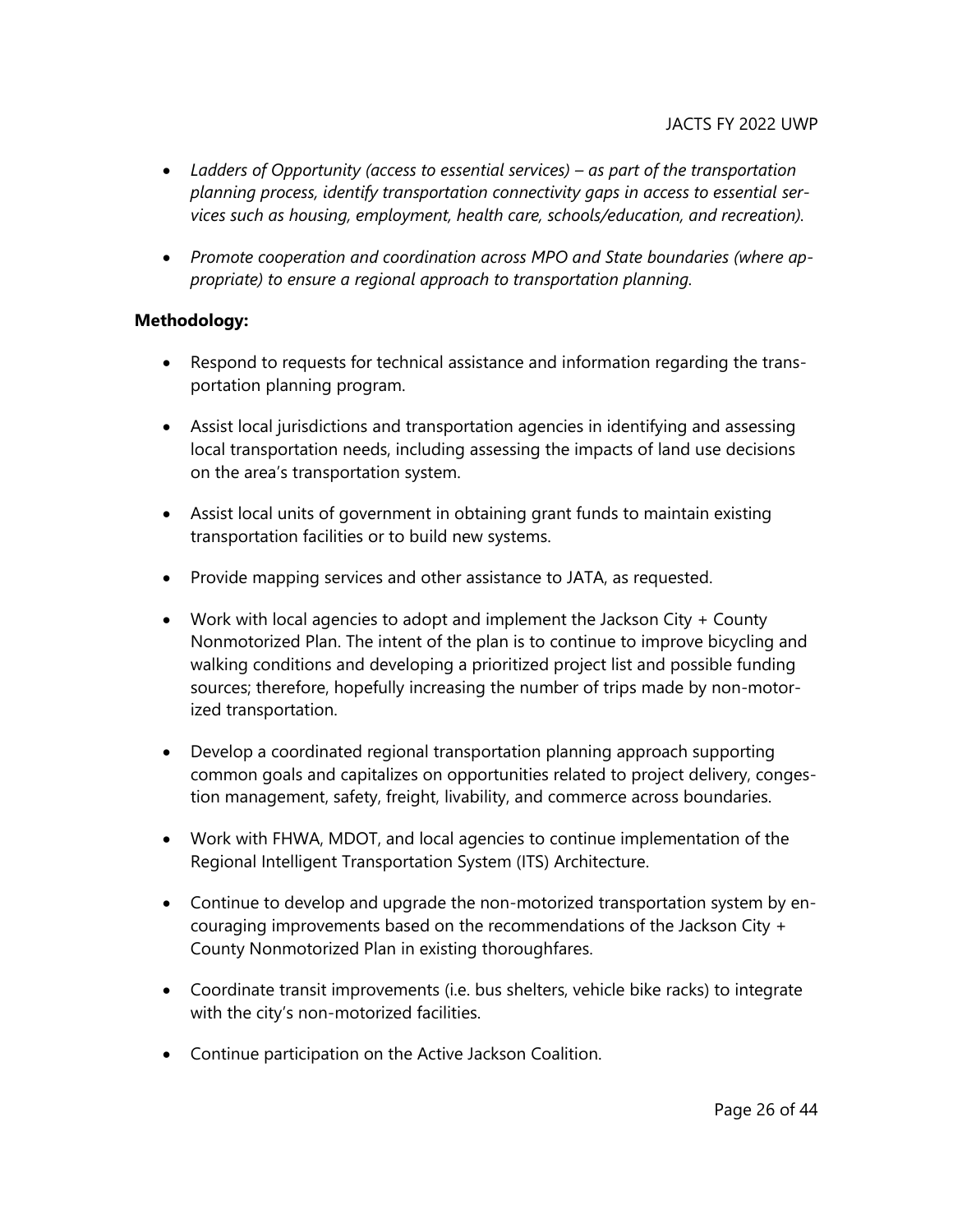- Continue participation and involvement with the Jackson County Planning Commission to review and discuss land use, planning, and development issues as they relate to the countywide transportation network.
- Act as coordinator and secretary for the Active Jackson Coalition by preparing and distributing meeting agendas, minutes, and other appropriate information or materials on matters to be addressed during meeting sessions. Appropriate correspondence and meeting record files will be maintained.
- Develop and implement analytical methods to identify gaps in connectivity of the transportation system and develop infrastructure and operational solutions that provide the public, especially the traditionally underserved populations, with adequate access to essential services.
- Work with area transit agencies to document current gaps in addressing regional transit mobility for transit users seeking cross-county/cross-system trips.
- MDOT and MPOs will develop action plans for addressing the highest priority transit needs within each prosperity region and work with transit agencies to narrow the gaps that can be addressed through better coordination.

#### **Products:**

- Marketing, graphic services, and routing/capital needs analysis to assist JATA with the implementation of public transit activities and programs.
- Action plan detailing how identified safety issues will be addressed in the planning process.
- Grant applications for local communities applying for Transportation Economic Development Funds (TEDF), Transportation Alternatives Program (TAP) Funds, and/or other grant applications as requested.
- Responses to inquiries regarding transit, bicycle/non-motorized pathways, aviation, and rail as appropriate.
- Plans for development of an intermodal facility and grant applications to obtain funds for implementation.
- Through regional coordination, MPOs, State DOTs, and RPOs can reduce project delivery times and enhance the efficient use of resources.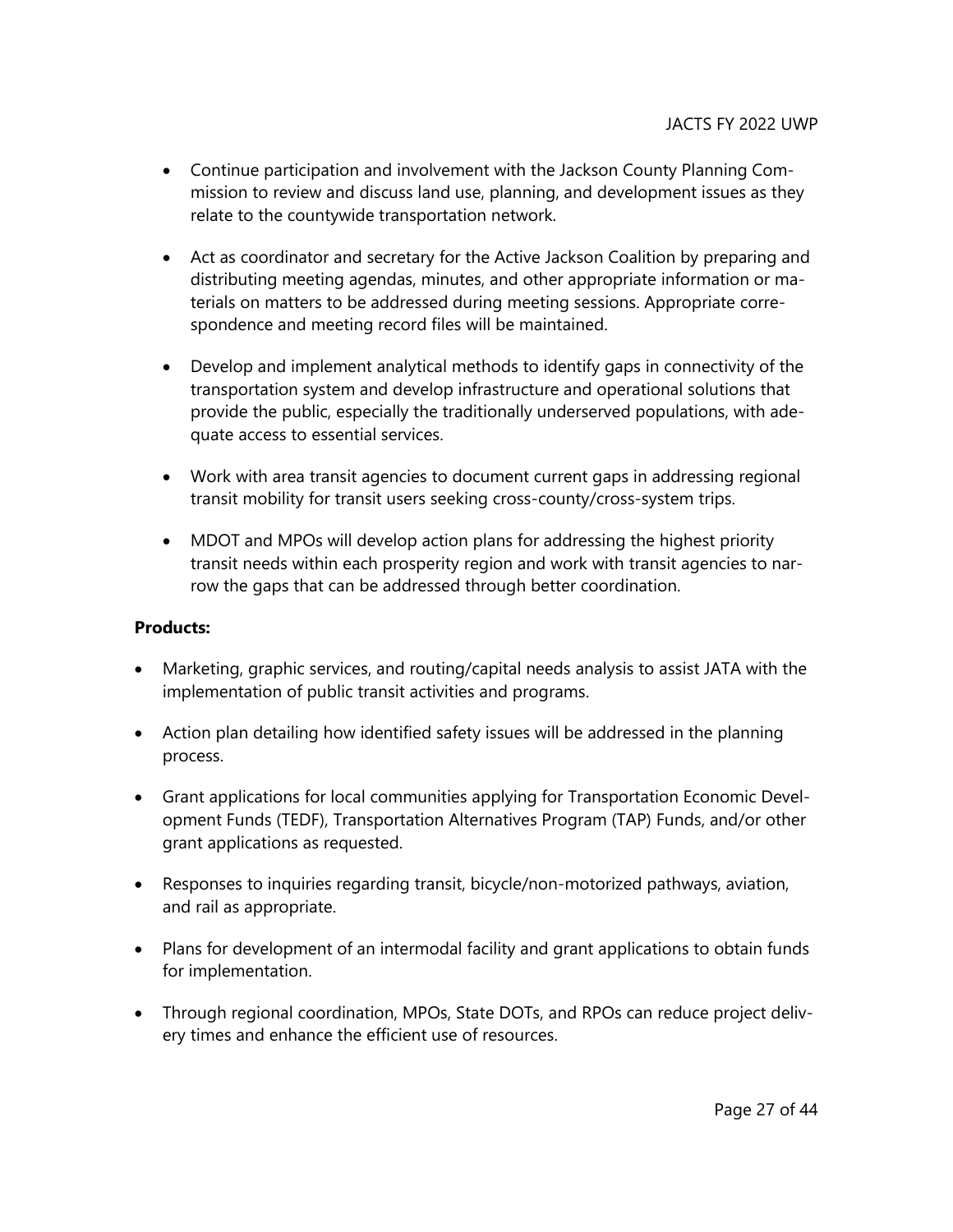- Continue to review and evaluate transit route configurations and address unmet transit needs.
- Continued involvement in the development of plans and programs that affect the transportation network.
- MDOT Regional ITS Architecture and Deployment Plan in Jackson County.
- Assist the Jackson Area Transportation Authority by updating the Section 5310 Coordinated Human Services Public Transportation Plan.
- Creation of a statewide action plan to address statewide regional transit issues.

|                   | <b>Work</b>  | <b>3134 FHWA</b> |          | <b>SPR</b> | <b>MDOT</b> | <b>Total</b> |
|-------------------|--------------|------------------|----------|------------|-------------|--------------|
|                   | <b>Hours</b> | Federal          | Local    |            |             |              |
| R <sub>2</sub> PC | 903          | \$66,843         | \$14,822 |            |             | \$81,665     |
| <b>MDOT</b>       | 102          |                  |          | \$8,730    | \$1,936     | \$10,666     |
| <b>Total</b>      | 1,005        | \$66,843         | \$14,822 | \$8,730    | \$1,936     | \$92,331     |

#### **TSM Technical Assistance Funding**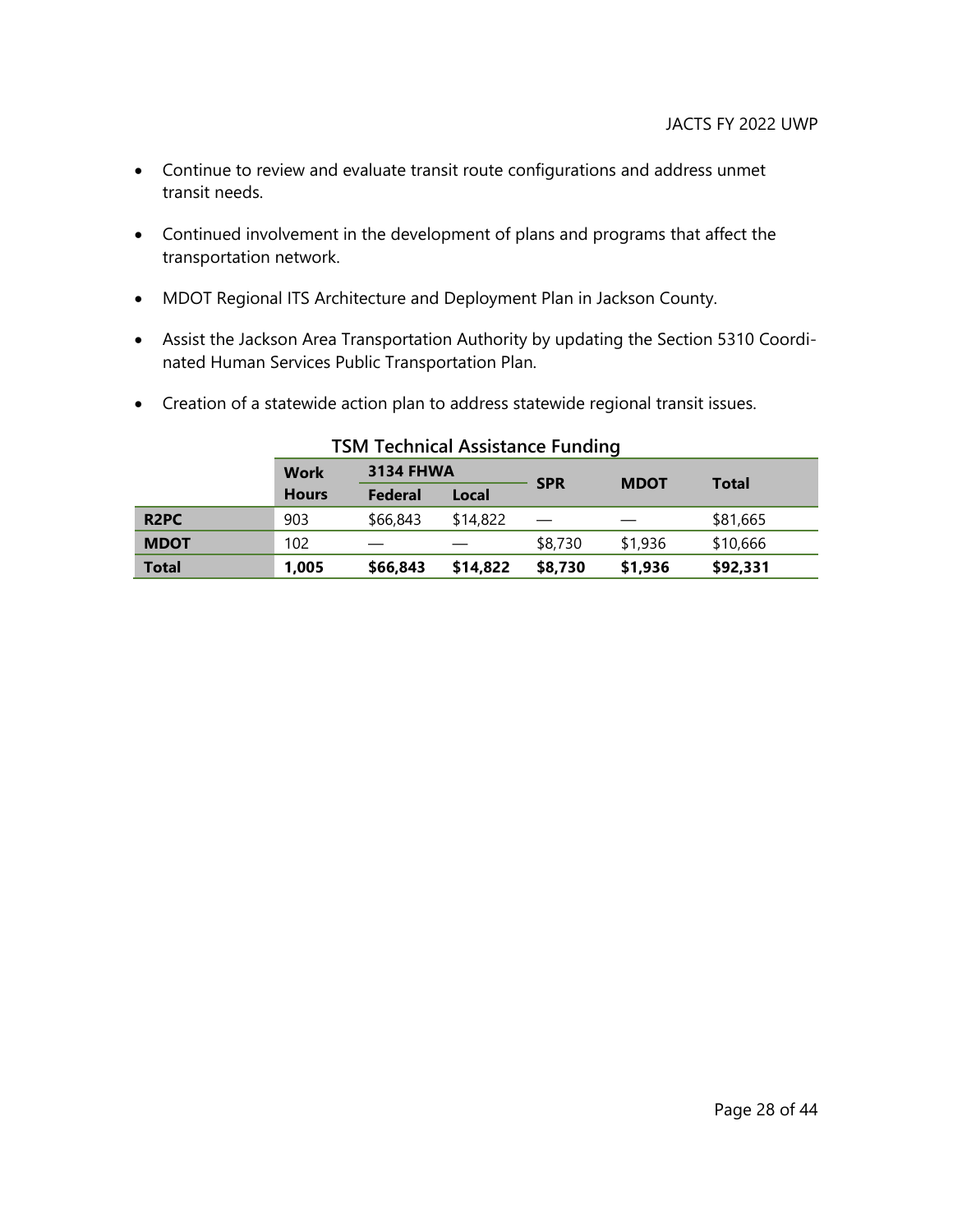#### *SHORT-RANGE PLANNING:* **TSM CORRIDOR STUDIES — 3135**

#### **Objectives:**

- Implement strategies for alleviating traffic congestion within the area's major trans*portation corridors.*
- *Review and monitor capacity-deficient corridors utilizing an organized, systematic methodology emphasizing a multi-modal TSM approach toward alleviating existing and potential transportation flow problems.*
- *Continue to assist MDOT in the planning and development of the proposed improvements by conducting public/property owner informational meetings, access control meetings, and other outreach activities.*

#### **Methodology:**

- Study identified deficient corridors to determine short-range, low-cost TSM improvements to promote efficiency and safety. The involvement of property owners along the corridors will be incorporated into the studies.
- Continue work with MDOT and local agencies to develop congestion management goals and TSM strategies to address traffic congestion problems.

#### **Products:**

- Corridor studies that recommend possible solutions to identified problems.
- Prioritized list of projects for funding from federal, state, or local sources.

|                   | <b>Work</b>  | <b>3135 FHWA</b> |       |            | <b>MDOT</b> | <b>Total</b> |  |  |  |
|-------------------|--------------|------------------|-------|------------|-------------|--------------|--|--|--|
|                   | <b>Hours</b> | <b>Federal</b>   | Local | <b>SPR</b> |             |              |  |  |  |
| R <sub>2</sub> PC | 22           | \$2,357          | \$523 |            |             | \$2,880      |  |  |  |
| <b>MDOT</b>       |              |                  |       |            |             | \$0          |  |  |  |
| <b>Total</b>      | 22           | \$2,357          | \$523 |            |             | \$2,880      |  |  |  |

#### **TSM Corridor Studies Funding**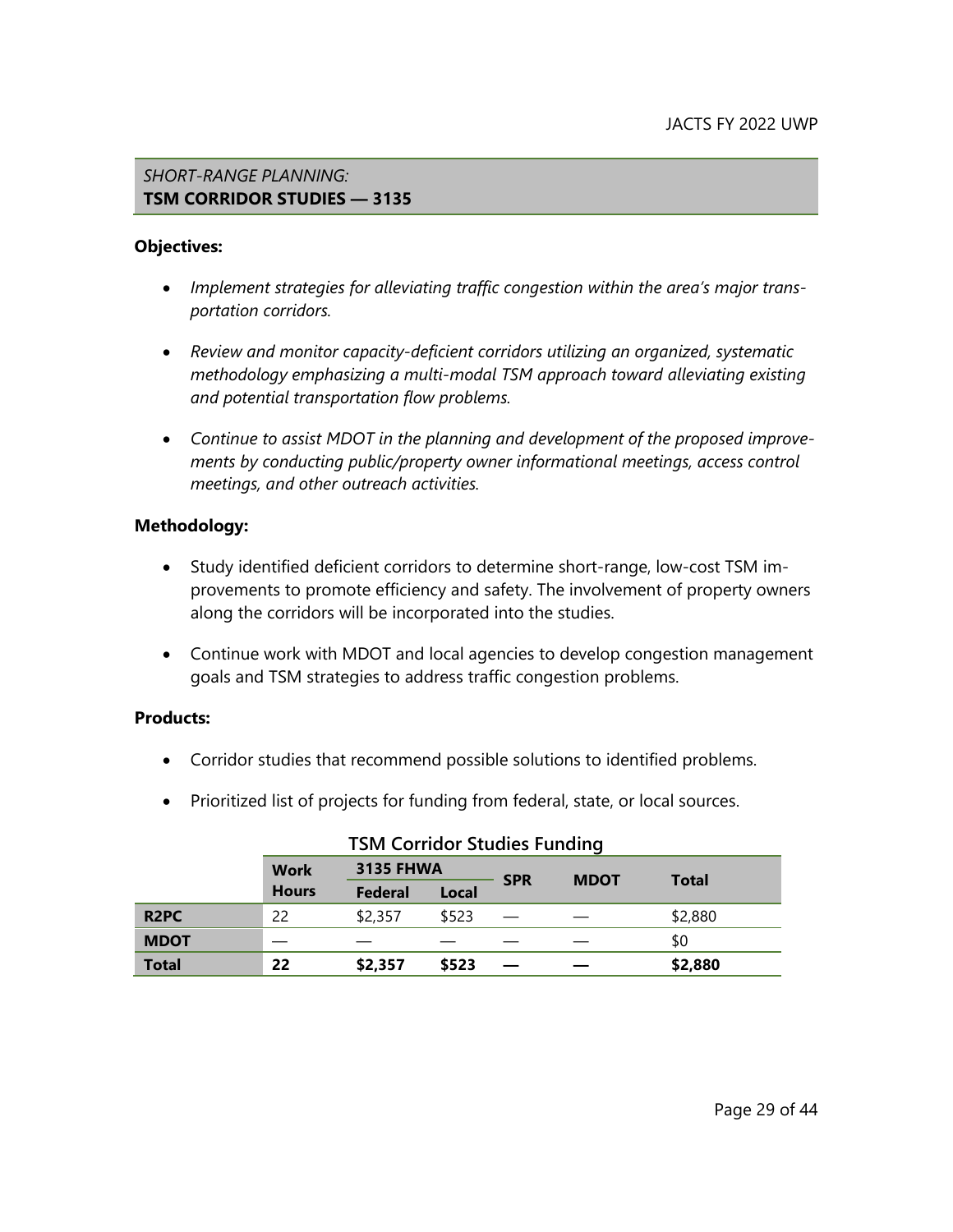#### *PROGRAM MANAGEMENT:* **TRANSPORTATION PLANNING COORDINATION — 3136**

#### **Objective:**

- *Effectively administer and implement the JACTS urban transportation planning process.*
- *Ensure the coordination of the transportation planning process throughout the metropolitan planning area.*
- *Maintain a proactive public involvement process, emphasizing Title VI and Environmental Justice issues.*
- *Maximize participation in the transportation planning process by policy-makers, local technical staff, public, and interest groups.*

#### **Methodology:**

- Review the 3-C (continuing, comprehensive, and cooperative) planning process to assure that the purpose and process of the program is understood.
- Continue to focus on partnerships utilizing a continuing, cooperative, and comprehensive (3C) approach to transportation planning.
- Act as coordinator and secretary for the Technical Advisory and Policy Committees by preparing and distributing meeting agendas, minutes, and other appropriate information or materials on matters to be addressed during meeting sessions. Appropriate correspondence and meeting record files will be maintained.
- Follow the guidelines of the Public Participation Plan (PPP), including providing information and data through meeting attendance, contact with news media, agency newsletter and annual report, public contacts, maintenance of mailing list, and other outreach activities as described in the PPP.
- Maintain agency website for the dissemination of transportation information including meeting agendas and minutes; special community outreach meetings; planning documents and reports; and other documents as appropriate.
- Encouraging public participation in the planning process by notifying the general public and local interest groups of proposed activities. Following federal environ-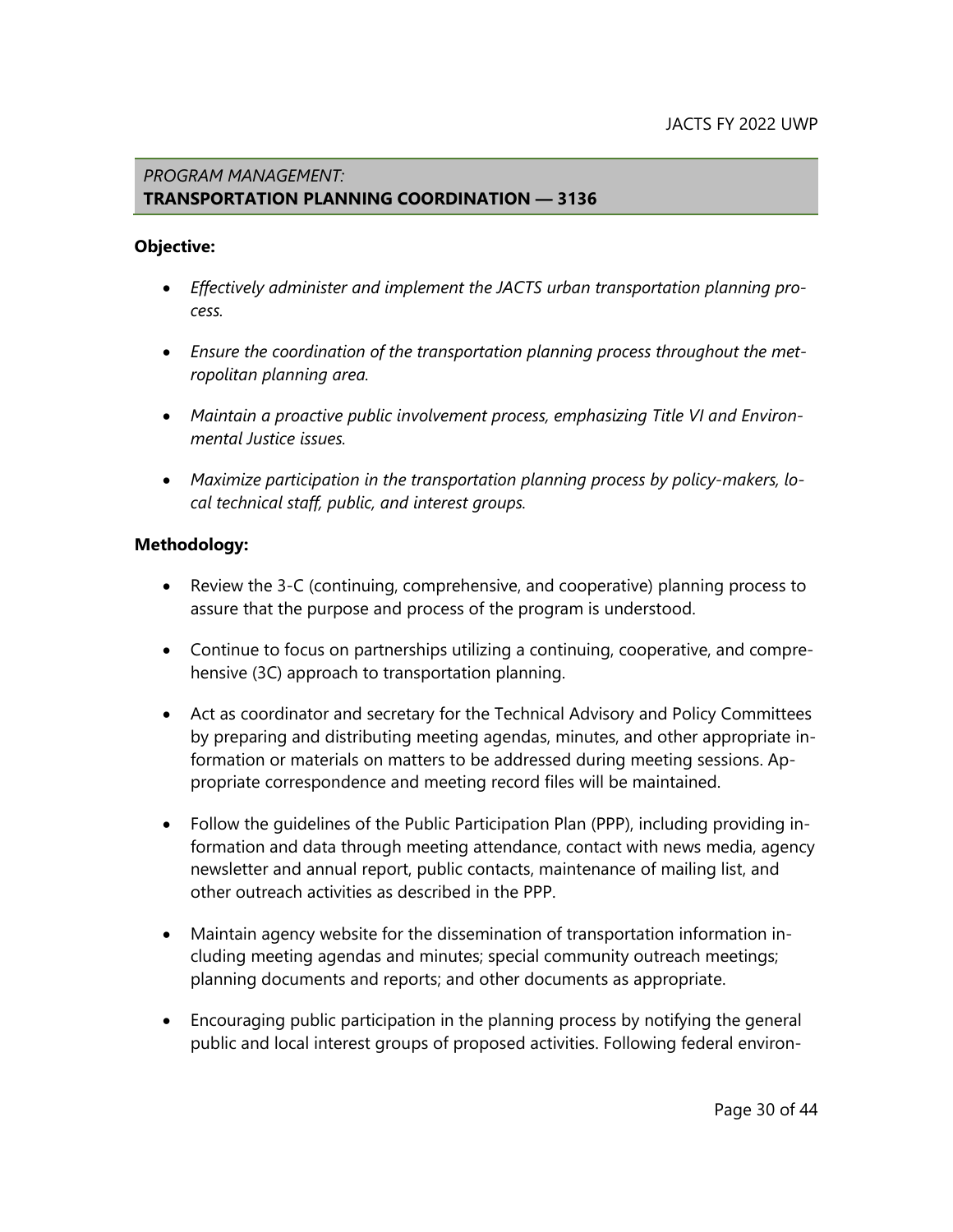mental justice guidelines, staff will have an identified strategy for enlisting the targeted (minority and low-income) populations in the transportation decision-making process. Efforts shall be made to engage organizations representing these target groups through the use of local print and other media. Staff will review procedures to document the concerns raised by these populations as a part of the overall public involvement program and federal Title VI requirements.

- Prepare information and attend all meetings of Region 2 Planning Commission involving transportation matters.
- Attending monthly meetings and annual conference of the Michigan Transportation Planning Association.
- Attend training courses and conferences relevant to UWP tasks.
- Establish a committee of transportation providers and users to begin determining how to make the transportation system more efficient by better understanding how the system is used by all.
- Review and update, as necessary, the Title VI and ADA (Americans with Disabilities Act) procedures.

#### **Products:**

- Documented transportation planning coordination efforts resulting in a maximization of participation in the transportation planning process by the JACTS Committees, transportation service and facility providers, general public and the targeted populations.
- Update consultation contact list, as necessary.
- Updated documents and procedures, i.e., MOU with MDOT for traffic modeling needs, and other procedures as required by MDOT and/or FHWA.
- Disadvantaged Business Enterprise (DBE) report bi-annually.
- Title VI and DBE Report Submissions.
- Stay engaged in National discussions regarding the development of performancebased planning and programming activities.
- Continue discussions and education with committee members and other stakeholders.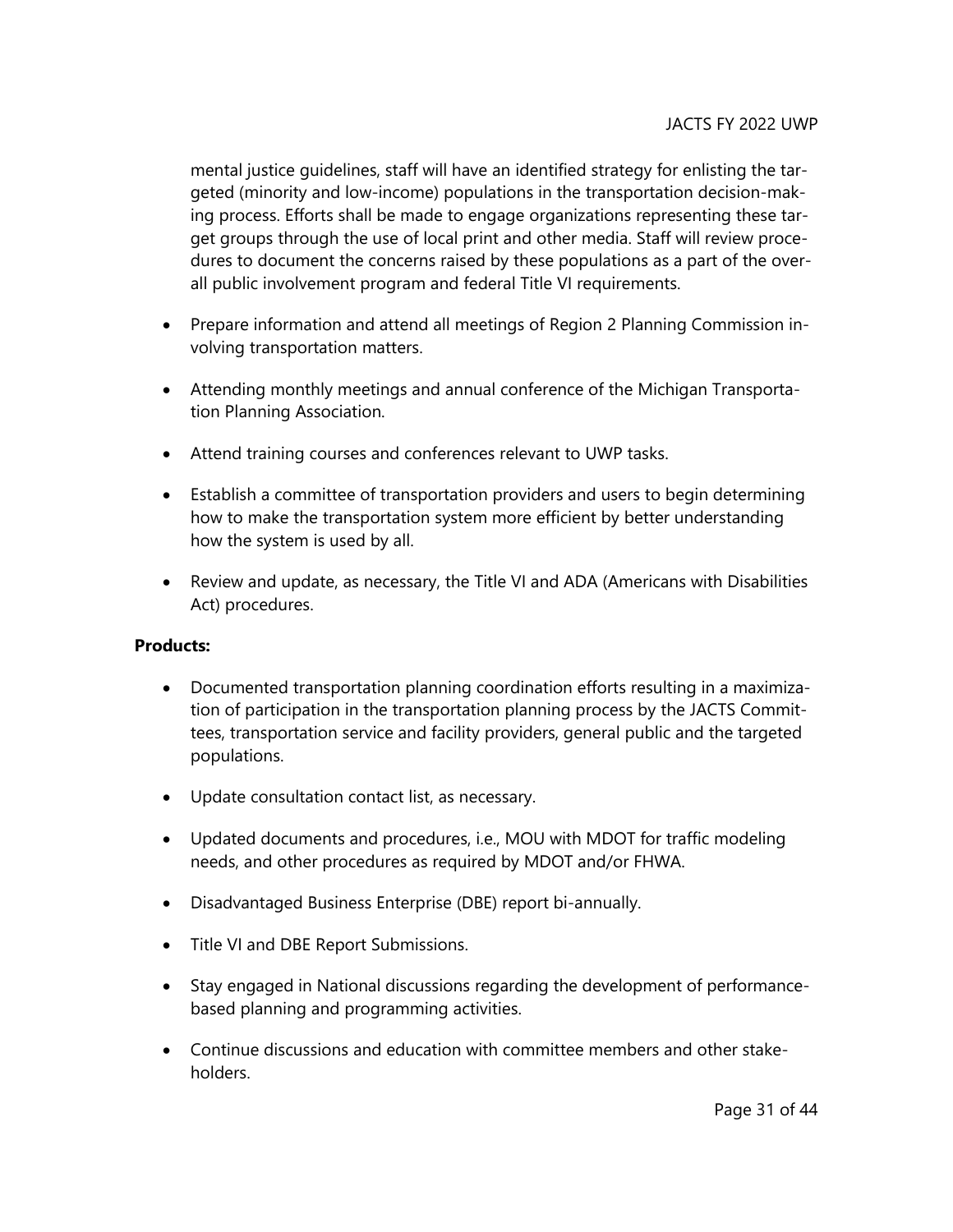|                   | <b>Work</b>  | <b>3136 FHWA</b> | Transportation Planning Coordination Funding |            |             |              |
|-------------------|--------------|------------------|----------------------------------------------|------------|-------------|--------------|
|                   | <b>Hours</b> | <b>Federal</b>   | Local                                        | <b>SPR</b> | <b>MDOT</b> | <b>Total</b> |
| R <sub>2</sub> PC | 371          | \$28,902         | \$6,409                                      |            |             | \$35,311     |
| <b>MDOT</b>       | 154          |                  |                                              | \$13,683   | \$3,034     | \$16,717     |
| <b>Total</b>      | 525          | \$28,902         | \$6,409                                      | \$13,683   | \$3,034     | \$52,028     |

### **Transportation Planning Coordination Funding**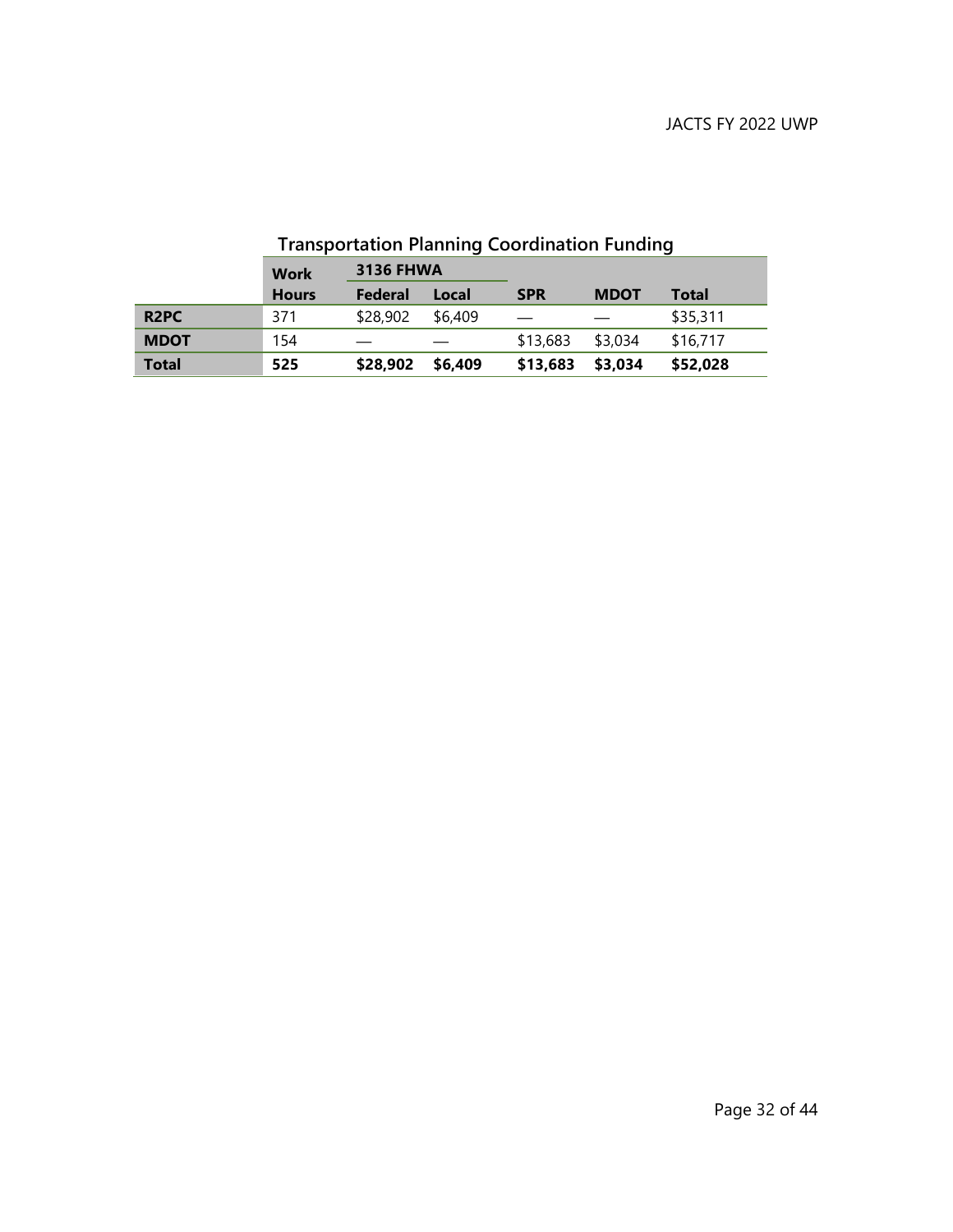#### *PROGRAM MANAGEMENT:* **TRANSPORTATION IMPROVEMENT PROGRAM — 3137**

#### **Objectives:**

- *To develop the JACTS FY 2023-2026 Transportation Improvement Program (TIP), including the incorporation of performance-based planning in project selection.*
- *To review, prepare, and process amendments and administrative modifications to the JACTS FY 2020-2023 Transportation Improvement Program (TIP) as necessary.*
- *To develop methods to streamline the TIP/STIP development and project prioritization, amendment processes, and ways to reduce the number of amendments.*
- *Continued growth and expertise in JobNet application improvements.*
- *To maintain the FY 2020-2023 TIP in JobNet, including four (4) years of projects listed in the TIP (for each MPO program area).*
- *Continue to streamline the STIP development, project prioritization, and amendment processes to more efficiently deliver the program.*
- *Continue to ensure transit projects are accurately shown in the TIP and fiscally constrained, through coordination with local agencies and the MDOT Office of Passenger Transportation.*
- *Ensure compliance with Transportation Performance Measures (TPM) requirements, including working with MDOT on data needed to identify how the MPO is working to meet the adopted targets.*

#### **Methodology:**

- Project priorities and funding amounts in the FY 2020-2023 TIP will be re-evaluated and amended as requested by participating agencies.
- Continue processing amendments and administrative modifications to the FY 2020-2023 Transportation Improvement Program.
- Staff will continue to refine and update the criteria used for project selection and prioritization in order to ensure that the proposed transportation improvements are the most efficient and cost effective solution to the identified problems.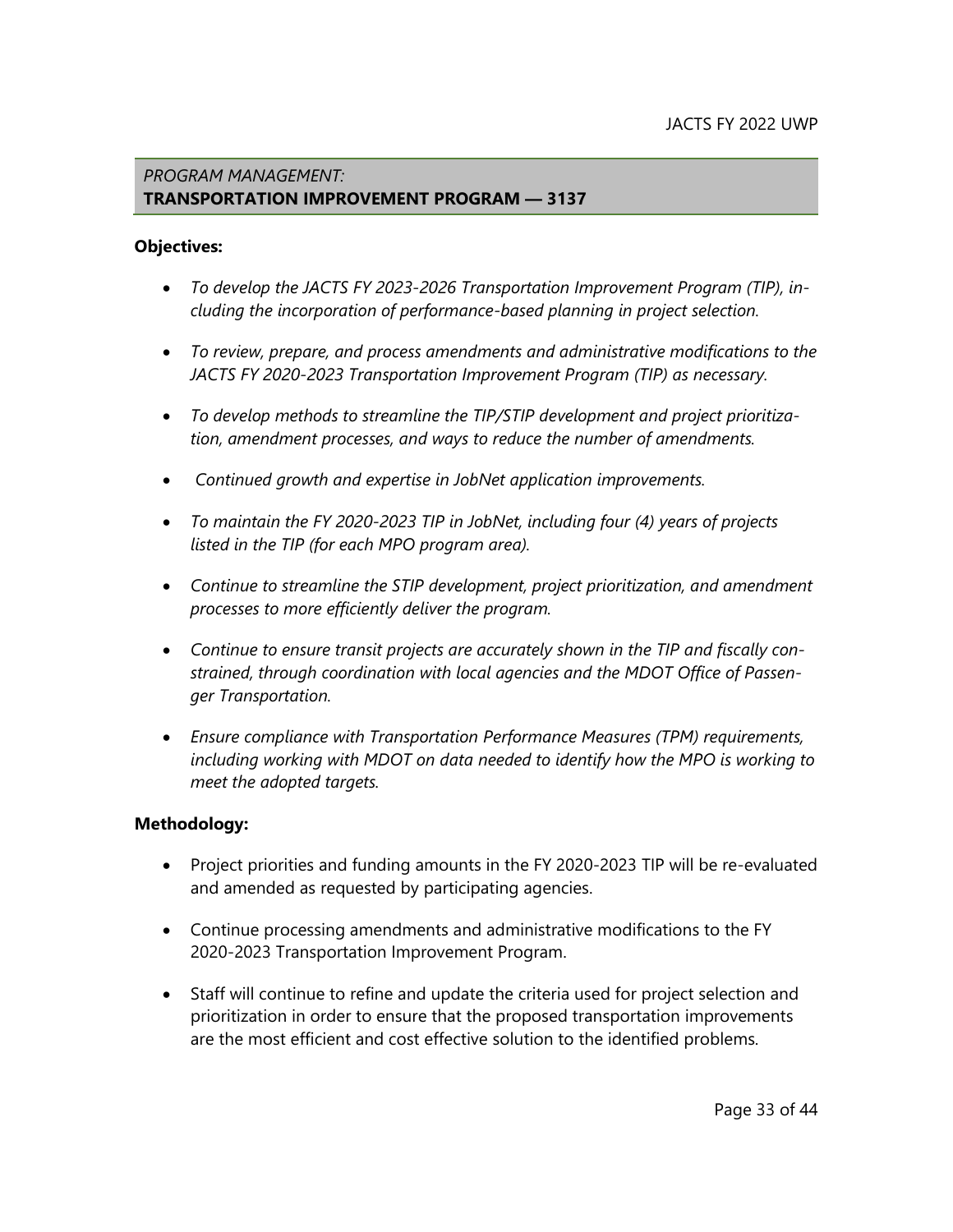- Following federal environmental justice guidelines, staff will identify and actively engage the target population (low income and minorities) in the TIP process.
- Intelligent Transportation System (ITS) applications will be reviewed and considered for implementation whenever feasible to assist in addressing identified capacity deficiencies, traffic flow operations, and safety concerns.
- To seek input and participation by freight stakeholders during the TIP process.
- Review and update the National Functional Classification System as necessary.
- Incorporate new performance measures and targets as developed and adopted.
- Incorporate transit into the TIP process by (1) coordinating with JATA and the MDOT Office of Passenger Transportation and (2) ensuring transit projects are accurately listed in the TIP and fiscally constrained.
- Document expected benefits/performance of the TIP projects to determine progress towards addressing performance targets.
- Better align project selection criteria with performance measure targets.
- Expand the use of JobNet features (e.g. mapping capabilities).
- Maintain the FY 2020-2023 TIP in JobNet including (1) four years of projects listed in the TIP (for specific program areas); (2) fiscal constraint for local and transit program areas; and (3) correct utilization of GPAs in alignment with the guidance document.

#### **Products:**

- *Development of the FY 2023-2026 Transportation Improvement Program (TIP) for the JACTS planning area.*
- Preparation of amendments and administrative modifications to the FY 2020-2023 Transportation Improvement Program for the JACTS planning area.
- Monitor progress and development of programmed TIP projects; present monthly progress reports at MPO meetings; conduct public project hearings and informational meetings as required; request amendments/administrative adjustments as required for project implementation.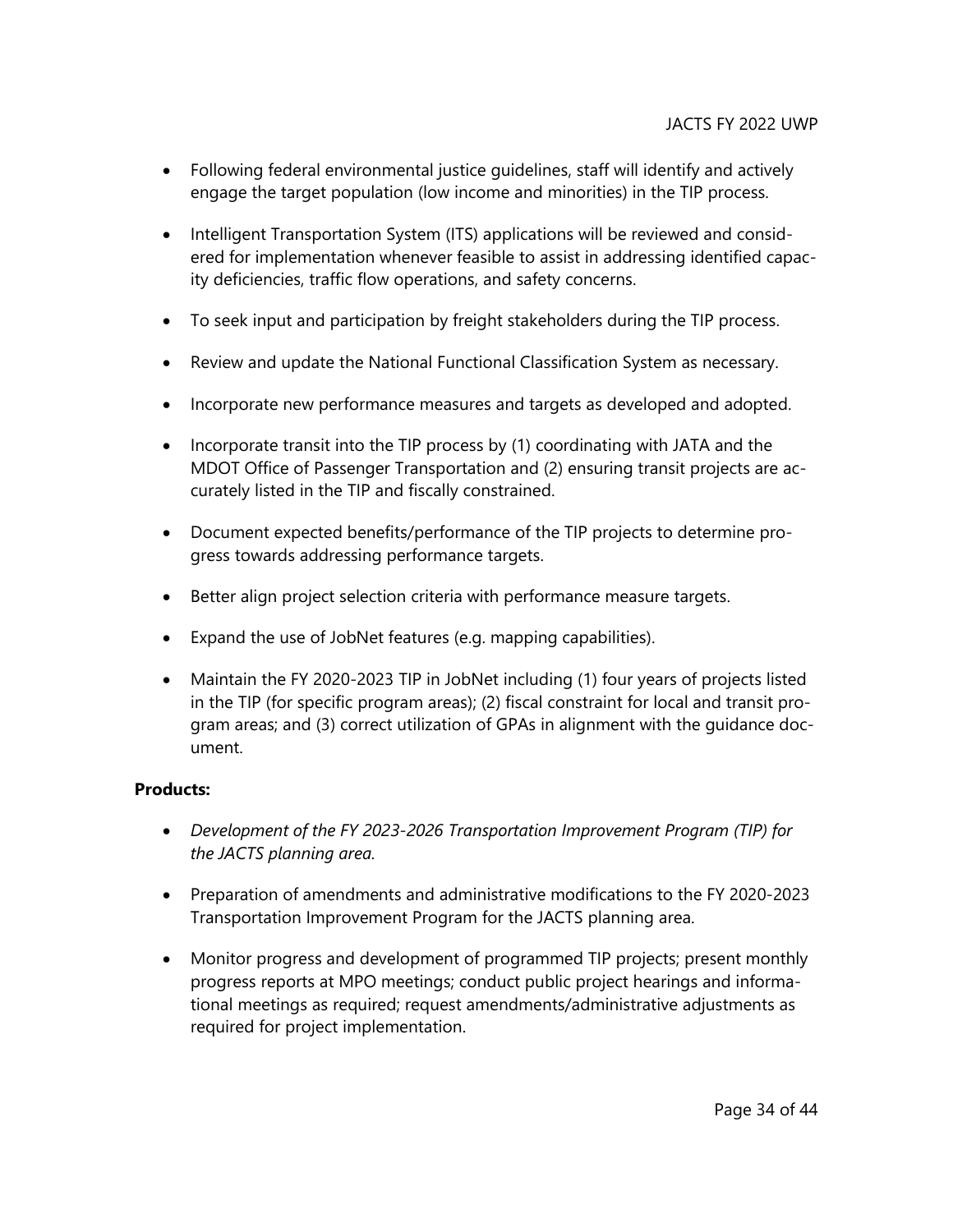- Staff will update, as necessary, maps that illustrate the concentrated locations of under-represented populations in relation to programmed road and transit projects that may have a negative affect or somehow neglect these populations. Staff will also review the impact of existing and future programmed road projects on transit routes.
- Staff will prepare and make available, for public review, an annual listing of the projects in which Federal funds have been obligated in the preceding year of the TIP. The listing will be published in the R2PC annual report and be available on-line at the R2PC website.
- Document the expected benefits of projects in the TIP (and LRTP) and how they will contribute to meeting performance targets.
- Evaluate the benefits/performance of the TIP (and LRTP) projects to determine progress towards meeting the performance measure targets.
- National Functional Classification System changes (as necessary).

|                   | <b>Work</b>  | <b>3137 FHWA</b> |         |            | <b>MDOT</b> |              |
|-------------------|--------------|------------------|---------|------------|-------------|--------------|
|                   | <b>Hours</b> | Federal          | Local   | <b>SPR</b> |             | <b>Total</b> |
| R <sub>2</sub> PC | 387          | \$30,116         | \$6,678 |            |             | \$36,794     |
| <b>MDOT</b>       | 183          |                  |         | \$35,513   | \$7,875     | \$43,388     |
| <b>Total</b>      | 570          | \$30,116         | \$6,678 | \$35,513   | \$7,875     | \$80,182     |

#### **Transportation Improvement Program Funding**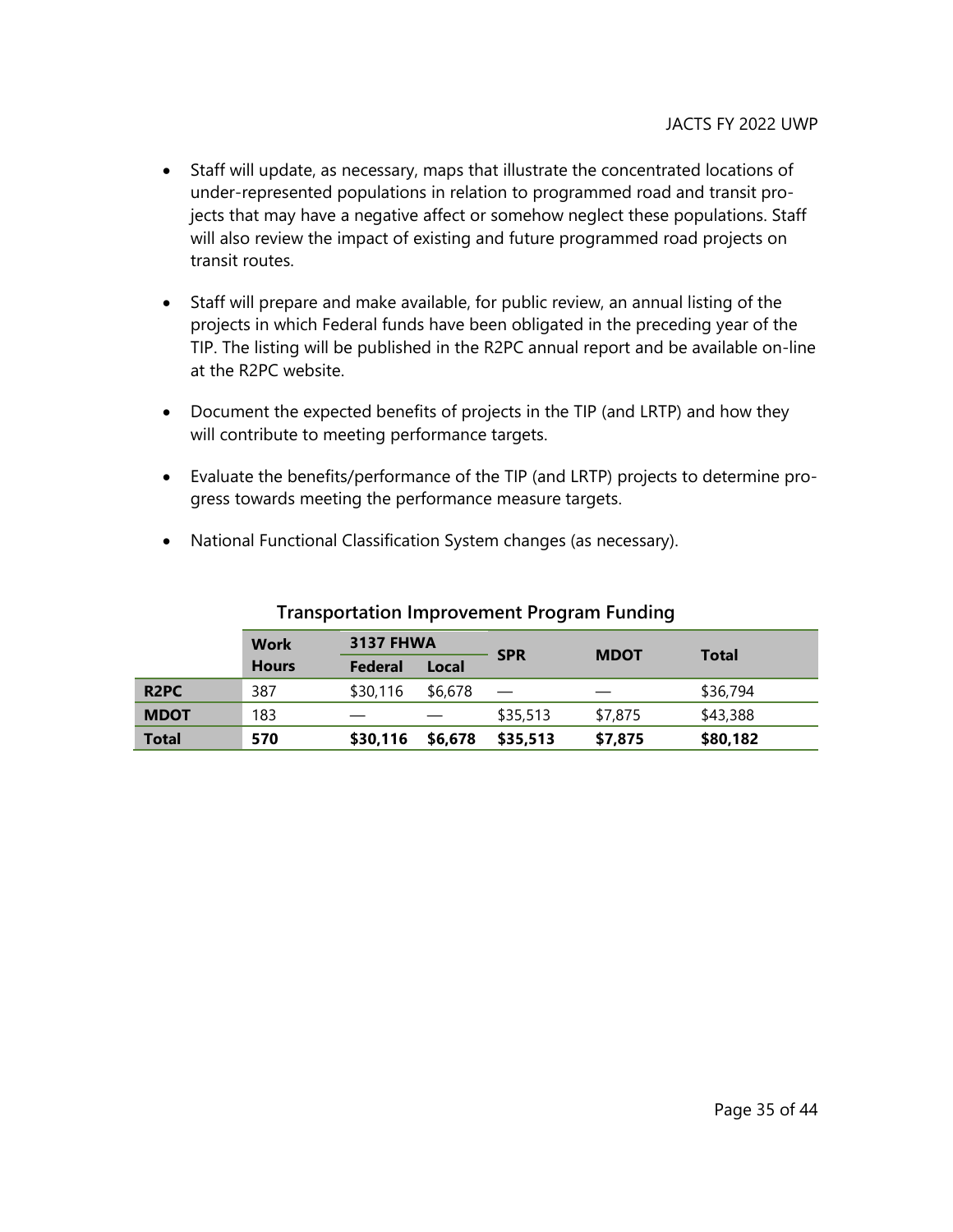#### *PROGRAM MANAGEMENT:* **PROGRAM MANAGEMENT — 3138**

#### **Objectives:**

- *Effectuate a sound, responsive approach to the management of the planning program.*
- *Provide for the administration of the area-wide transportation planning process in accordance with federal and state requirements, and for the technical management over each project included in the UWP.*

#### **Methodology:**

- Provide quarterly invoices and status reports of transportation planning activities.
- Prepare close-out reports in accordance with requirements in a timely manner.
- Maintain staff professional competence through attendance at training and transportation planning-related conferences.
- Provide local liaison to MDOT, Region 2 Planning Commission, and other transportation groups to ensure coordination.
- Represent the MPO at local, regional, and federal meetings.

#### **Products:**

- Quarterly financial status and progress reports, agreements, and Final Acceptance Report.
- Program correspondence, strategy, general staff meetings, and coordination with other programs.
- Program-related seminars, workshops, or meetings.
- Participate in any training activities regarding the implementation of performancebased measures.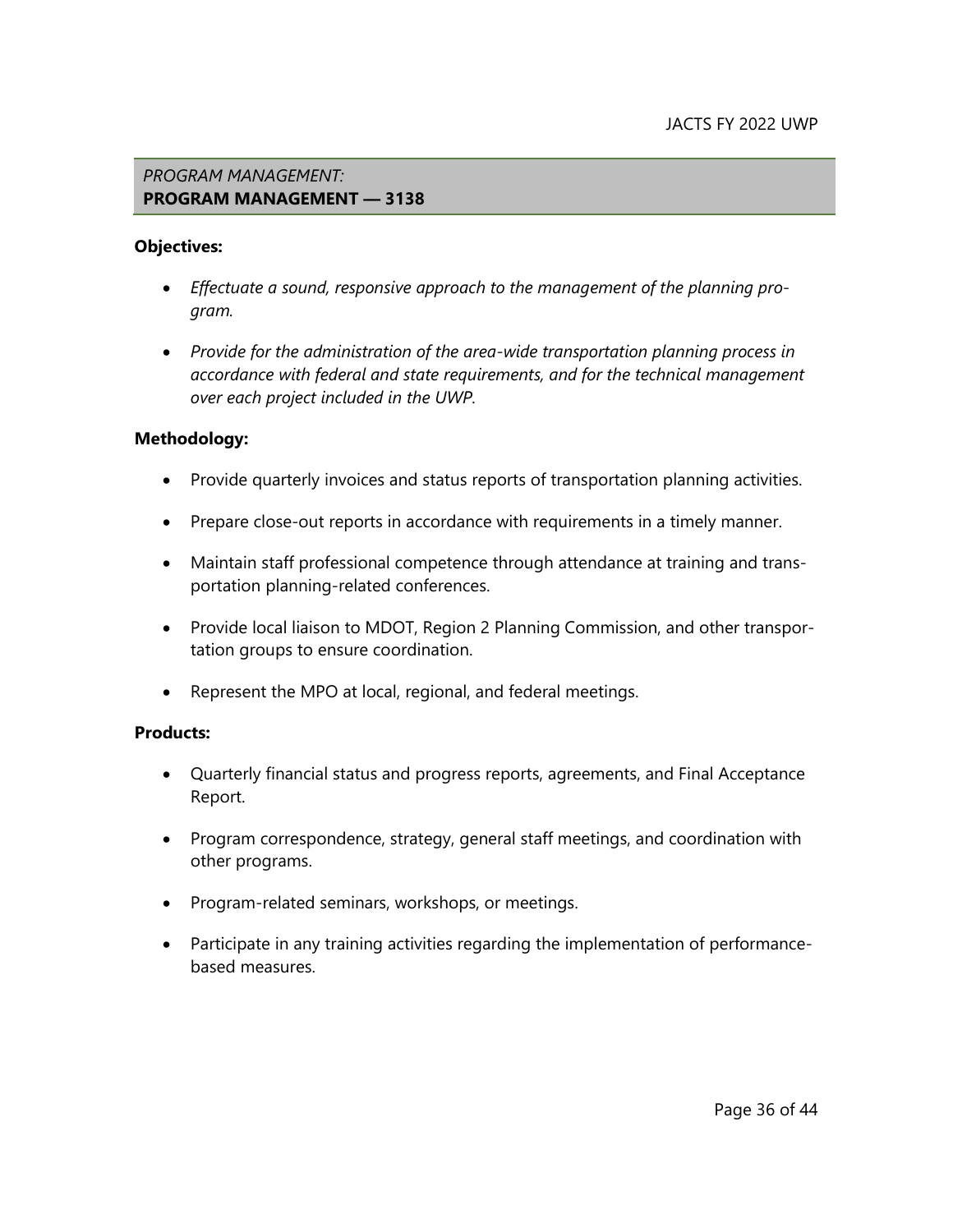|                   |              | Program Management Funding |         |            |             |              |  |  |  |
|-------------------|--------------|----------------------------|---------|------------|-------------|--------------|--|--|--|
|                   | <b>Work</b>  | <b>3138 FHWA</b>           |         |            | <b>MDOT</b> | <b>Total</b> |  |  |  |
|                   | <b>Hours</b> | <b>Federal</b>             | Local   | <b>SPR</b> |             |              |  |  |  |
| R <sub>2</sub> PC | 439          | \$34,120                   | \$7,566 |            |             | \$41,686     |  |  |  |
| <b>MDOT</b>       | 161          |                            |         | \$13,219   | \$2,931     | \$16,150     |  |  |  |
| <b>Total</b>      | 600          | \$34,120                   | \$7,566 | \$13,219   | \$2,931     | \$57,836     |  |  |  |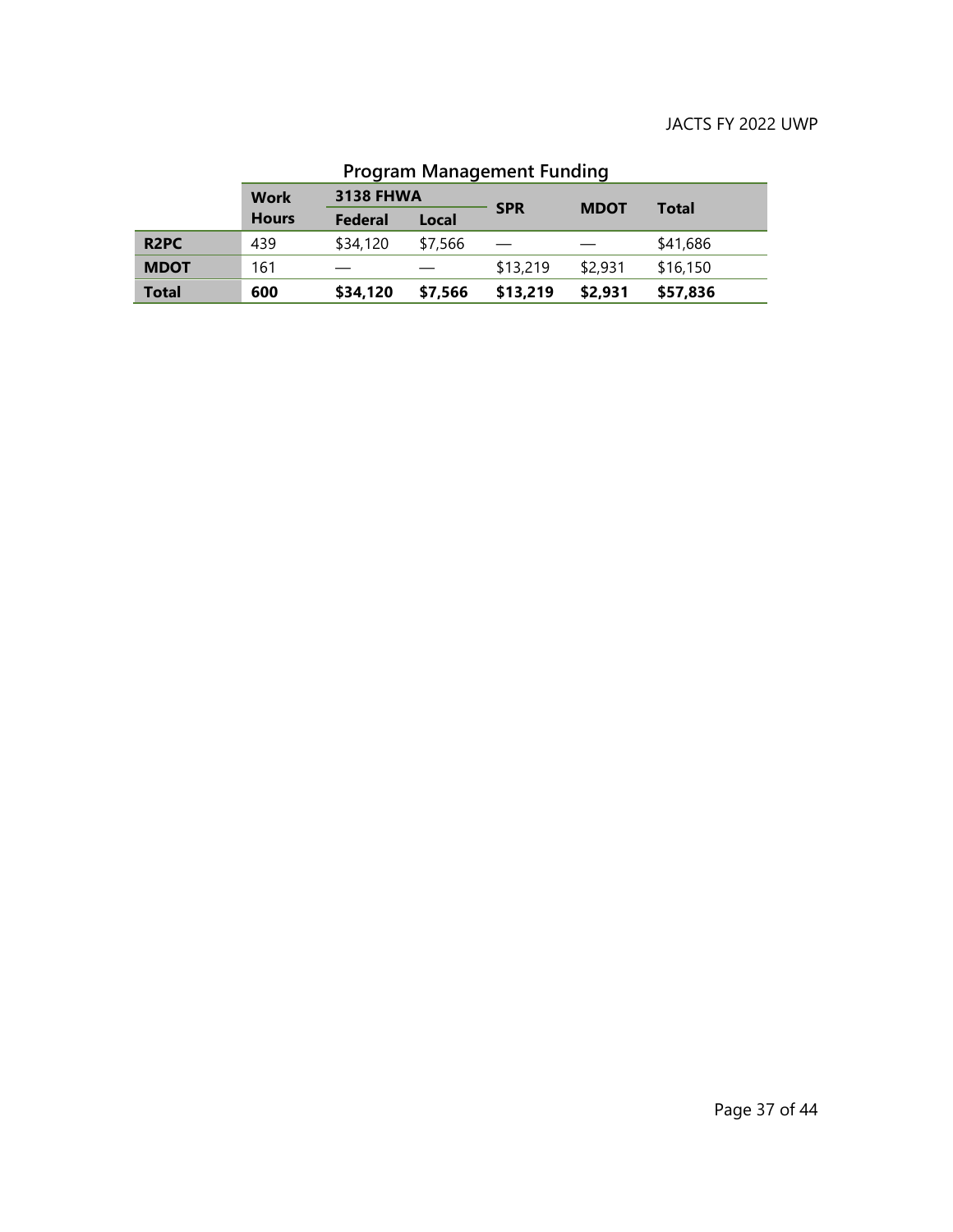#### *PROGRAM MANAGEMENT:* **UNIFIED WORK PROGRAM — 3139**

#### **Objectives:** *—*

 *Formulate an annual Unified Work Program (UWP) and budget that is responsive to the planning priorities of the metropolitan area as expressed by the Technical Advisory and Policy Committees involved in the planning process; and ensure that work is carried out in a coordinated and technically sound manner.*

#### **Methodology:**

 Prepare the annual UWP including costs, agency funding responsibilities, estimated staff requirements, and products expected to result from work efforts. When the UWP is completed, it will be submitted for review and approval to the JACTS committees and the R2PC (MPO). Progress in the completion of activities will be periodically monitored to assure successful and timely completion of activities.

#### **Products:**

- FY 2023 Urban Transportation Planning Unified Work Program.
- Update Indirect Cost Allocation Plan if necessary.

|                   | <b>3139 FHWA</b><br><b>Work</b> |                  | <b>SPR</b> | <b>MDOT</b> | <b>Total</b> |          |
|-------------------|---------------------------------|------------------|------------|-------------|--------------|----------|
|                   | <b>Hours</b>                    | Federal<br>Local |            |             |              |          |
| R <sub>2</sub> PC | 46                              | \$4,859          | \$1,077    |             |              | \$5,936  |
| <b>MDOT</b>       | 81                              |                  |            | \$7,146     | \$1,585      | \$8,731  |
| <b>Total</b>      | 127                             | \$4,859          | \$1,077    | \$7,146     | \$1,585      | \$14,667 |

#### **Unified Work Program Funding**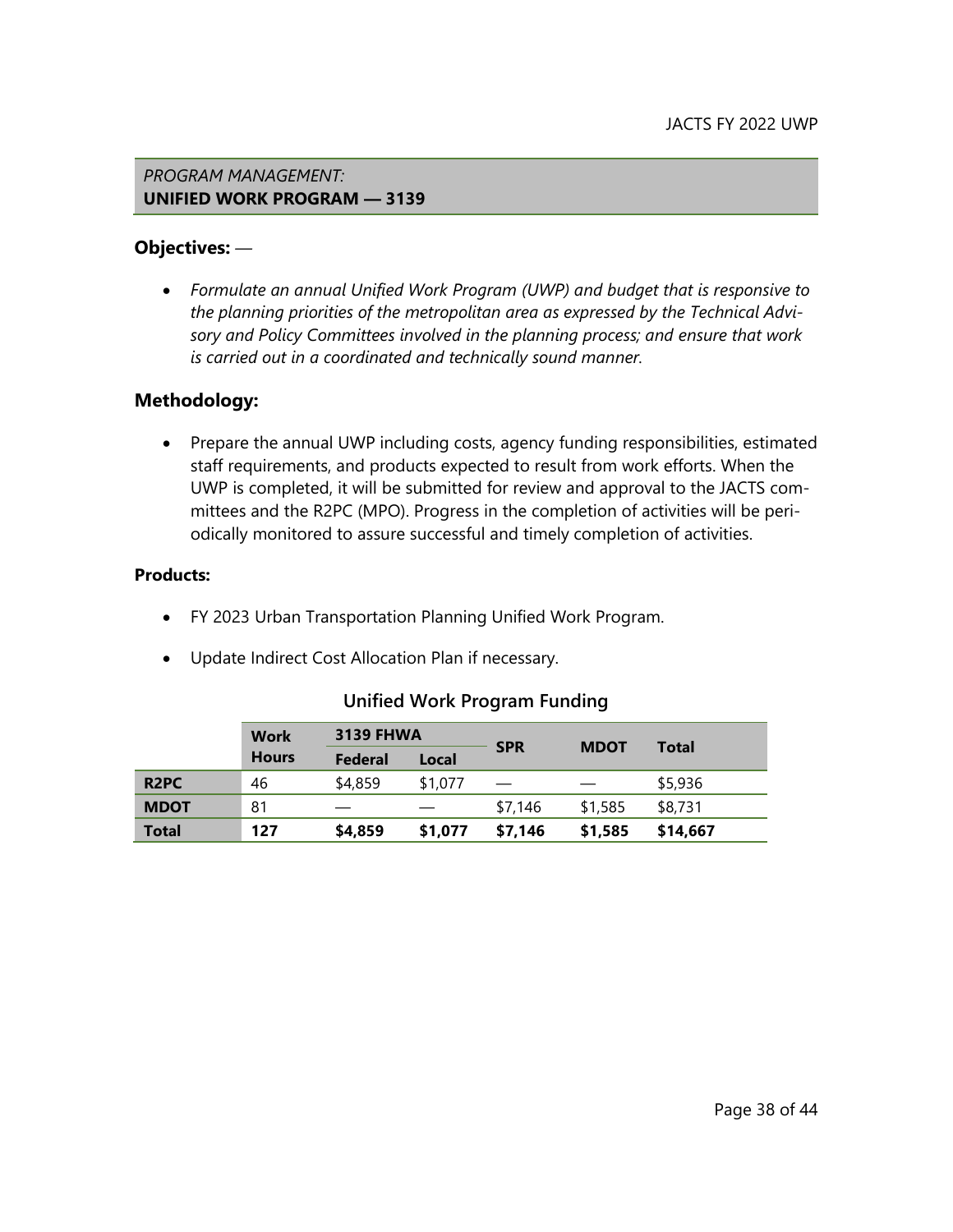| Table 1                                                           |
|-------------------------------------------------------------------|
| FY 2022 Unified Work Program — Summary Budget by Program Activity |

|                                                 | <b>FHWA-PL</b> |                    |                      | SPR/MDOT       |              |  |
|-------------------------------------------------|----------------|--------------------|----------------------|----------------|--------------|--|
| <b>Program and</b><br><b>Program Activities</b> | <b>R2PC</b>    | <b>Local Match</b> | <b>Total</b><br>Cost | <b>Federal</b> | <b>State</b> |  |
| <b>Database Management</b>                      |                |                    |                      |                |              |  |
| Data Monitoring and Reporting                   | \$3,971        | \$881              | \$4,852              | \$1,625        | \$360        |  |
| Transp. Data Management System                  | \$54,981       | \$12,192           | \$67,173             | \$8,084        | \$1,792      |  |
| Subtotal                                        | \$58,952       | \$13,073           | \$72,025             | \$9,709        | \$2,152      |  |
| <b>Long Range Planning</b>                      |                |                    |                      |                |              |  |
| Long Range Transportation Plan                  | \$11,943       | \$2,648            | \$14,591             | \$2,370        | \$526        |  |
| Subtotal                                        | \$11,943       | \$2,648            | \$14,591             | \$2,370        | \$526        |  |
| <b>Short Range Planning</b>                     |                |                    |                      |                |              |  |
| <b>TSM Technical Assistance</b>                 | \$66,843       | \$14,822           | \$81,665             | \$8,730        | \$1,936      |  |
| <b>TSM Corridor Studies</b>                     | \$2,357        | \$523              | \$2,880              | 0              | $\circ$      |  |
| Subtotal                                        | \$69,200       | \$15,345           | \$84,545             | \$8,730        | \$1,936      |  |
| <b>Program Management</b>                       |                |                    |                      |                |              |  |
| Transportation Plan. Coordination               | \$28,902       | \$6,409            | \$35,311             | \$13,683       | \$3,034      |  |
| Transp. Improvement Program (TIP)               | \$30,116       | \$6,678            | \$36,794             | \$35,513       | \$7,875      |  |
| Program Management                              | \$34,120       | \$7,566            | \$41,686             | \$13,219       | \$2,931      |  |
| Unified Work Program                            | \$4,859        | \$1,077            | \$5,936              | \$7,146        | \$1,585      |  |
|                                                 |                |                    |                      |                |              |  |
| Subtotal                                        | \$97,997       | \$21,730           | \$119,727            | \$69,561       | \$15,425     |  |
| <b>Total</b>                                    | \$238,092      | \$52,796           | \$290,888            | \$90,370       | \$20,039     |  |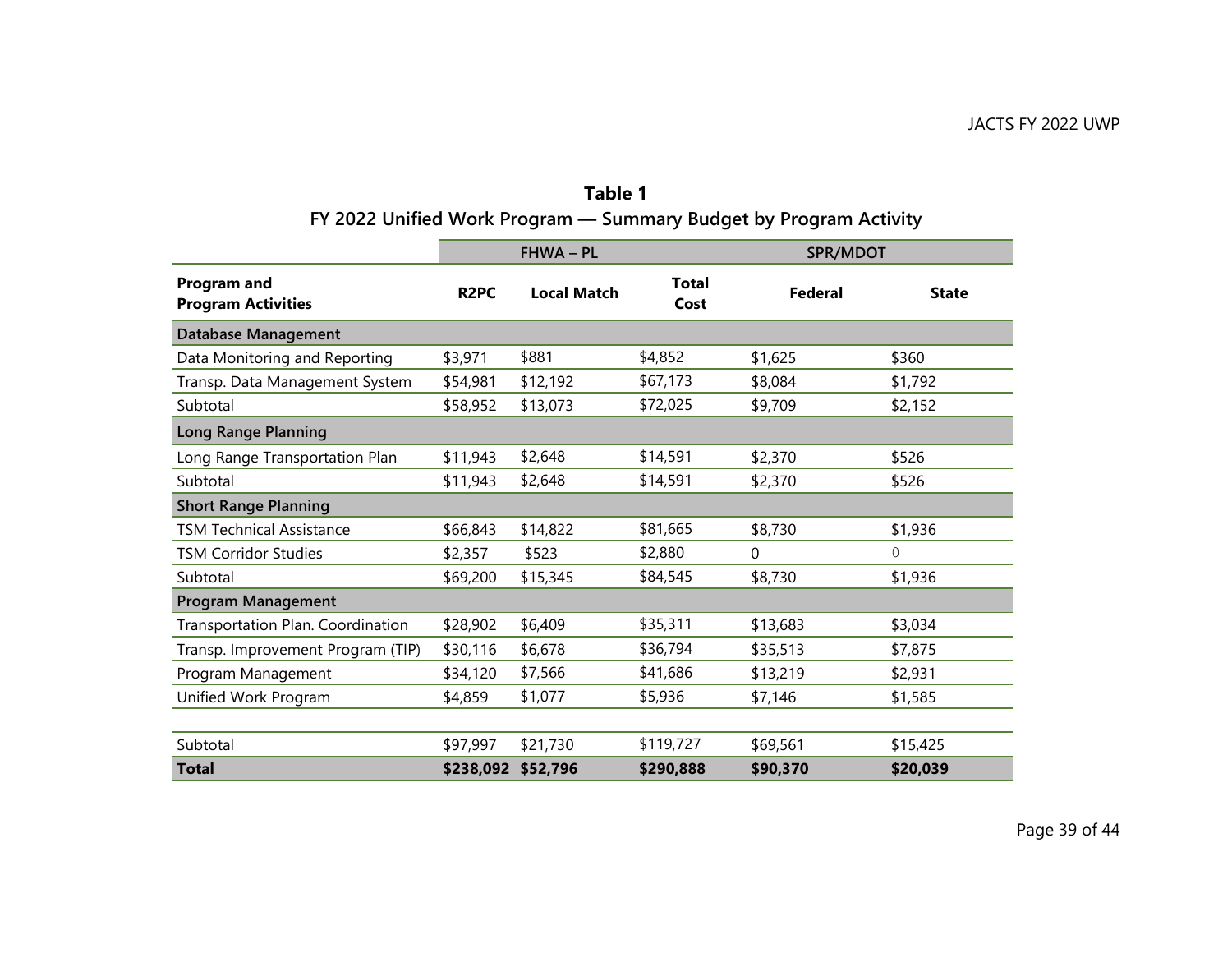#### **Table 2**

## **FY 2022 Transportation Work Program**

#### **Staff Requirements and Fund Use**

|                                             | <b>R2PC</b>        |              | <b>MDOT</b> |              |
|---------------------------------------------|--------------------|--------------|-------------|--------------|
| <b>Program and Program Activities</b>       | <b>Total Costs</b> | <b>Hours</b> | Cost        | <b>Hours</b> |
| <b>Database Management</b>                  |                    |              |             |              |
| Data Monitoring and Reporting.              | \$4,852            | 51           | \$1,985     | 23           |
| Transportation Data Management System       | \$67,173           | 707          | \$9,876     | 107          |
| Subtotal                                    | \$72,025           | 758          | \$11,861    | 130          |
| <b>Long Range Planning</b>                  |                    |              |             |              |
| Long Range Transportation Plan              | \$14,591           | 157          | \$2,896     | 20           |
| Subtotal                                    | \$14,591           | 157          | \$2,896     | 20           |
| <b>Short Range Planning</b>                 |                    |              |             |              |
| <b>TSM Technical Assistance</b>             | \$81,665           | 903          | \$10,666    | 102          |
| <b>TSM Corridor Studies</b>                 | \$2,880            | 22           |             |              |
| Subtotal                                    | \$84,545           | 925          | \$10,666    | 102          |
| <b>Program Management</b>                   |                    |              |             |              |
| <b>Transportation Planning Coordination</b> | \$35,311           | 371          | \$16,717    | 154          |
| Transportation Improvement Program (TIP)    | \$36,794           | 387          | \$43,388    | 183          |
| Program Management                          | \$41,686           | 439          | \$16,150    | 161          |
| Unified Work Program                        | \$5,936            | 46           | \$8,731     | 81           |
|                                             |                    |              |             |              |
| Subtotal                                    | \$119,727          | 1,243        | \$84,986    | 579          |
| <b>Total</b>                                | \$290,888          | 3,083        | \$110,409   | 831          |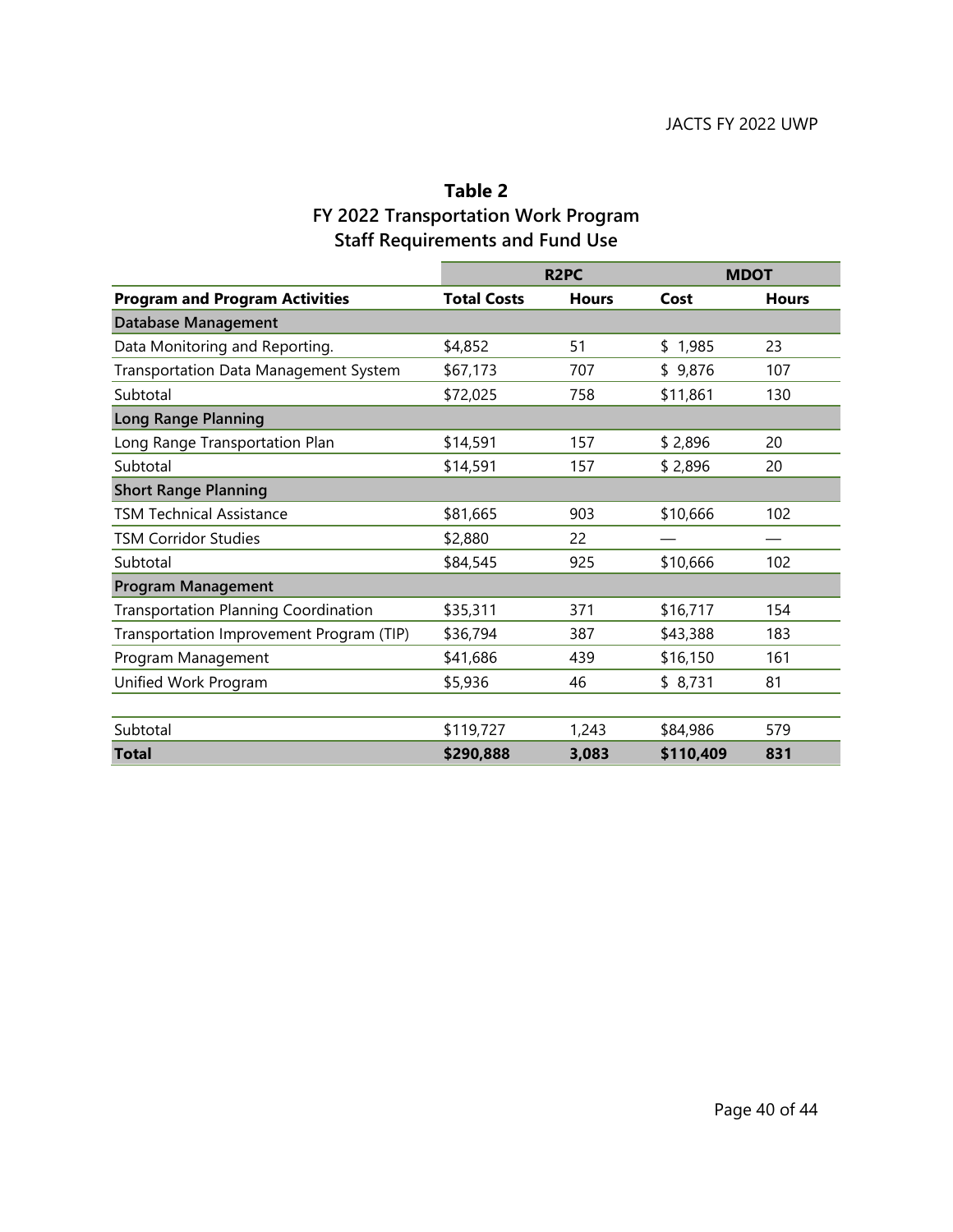## **Table 3 Direct and Indirect Costs FY 2022 Region 2 Planning Commission**

|                                  |               | <b>COSTS</b>             |                 |                          |
|----------------------------------|---------------|--------------------------|-----------------|--------------------------|
|                                  |               | Less:                    |                 |                          |
|                                  |               | <b>Direct</b>            |                 | <b>Modified</b>          |
|                                  | <b>Total</b>  | <b>Unallowable</b>       | <b>Indirect</b> | <b>Total Direct</b>      |
| <b>Total Salaries</b>            | \$<br>378,490 |                          | \$<br>119,602   | \$<br>258,888            |
| Total Fringe Benefits (36.204%)  | \$<br>137,030 |                          | \$<br>43,302    | \$<br>93,729             |
| <b>Total Personnel Costs</b>     | \$<br>515,520 |                          | \$162,903       | \$<br>352,617            |
|                                  |               |                          |                 |                          |
| <b>Supplies</b>                  | \$<br>11,883  | $\overline{\phantom{a}}$ | \$<br>5,983     | \$<br>5,900              |
| <b>CPA Services</b>              | \$<br>5,500   |                          | \$<br>5,500     |                          |
| Legal Services                   | \$<br>3,500   | $\overline{\phantom{a}}$ | \$<br>2,500     | \$<br>1,000              |
| <b>Computer Services</b>         | \$<br>2,500   | $\overline{\phantom{0}}$ | \$<br>1,000     | \$<br>1,500              |
| Training                         | \$<br>7,200   |                          | \$<br>2,000     | \$<br>5,020              |
| Contractual/Consulting           | \$<br>185,183 | \$<br>128,183            | \$<br>57,000    | \$<br>128,183            |
| Telephone                        | \$<br>5,075   | $\qquad \qquad -$        | \$<br>4,500     | \$<br>575                |
| Postage/Shipping                 | \$<br>9,442   | $\overline{\phantom{0}}$ | \$<br>1,500     | \$<br>7,942              |
| Travel                           | \$<br>20,525  | $\overline{\phantom{a}}$ | \$<br>7,000     | \$<br>13,525             |
| Advertising                      | \$<br>4,620   | $\overline{\phantom{a}}$ | \$<br>2,000     | \$<br>2,620              |
| Printing/Copying                 | \$<br>15,561  | $\overline{a}$           | \$<br>8,500     | \$<br>7,151              |
| Insurance                        | \$<br>7,000   | $\overline{\phantom{a}}$ | \$<br>7,000     | $\overline{\phantom{a}}$ |
| Equipment Repair & Maintenance   | \$<br>2,500   |                          | \$<br>1,200     | \$<br>1,300              |
| Rent                             | \$<br>38,000  |                          | \$<br>38,000    | $\overline{\phantom{0}}$ |
| Dues/Subscriptions/Publications  | \$<br>8,138   |                          | \$<br>3,500     | \$<br>4,638              |
| Software Licenses/Fees           | \$<br>6,000   |                          | \$<br>5,000     | \$<br>1,000              |
| Miscellaneous Expense            | \$<br>4,200   |                          | \$<br>2,500     | \$<br>1,700              |
|                                  |               |                          |                 |                          |
| <b>Total Non-Personnel Costs</b> | \$<br>336,917 | \$<br>128,183            | \$154,683       | \$<br>182,234            |
| <b>Total</b>                     | \$<br>852,437 | \$<br>128,183            | \$317,586       | \$<br>534,851            |

Rate Calculation

| Indirect Cost Rate Calculation             |           |
|--------------------------------------------|-----------|
| <b>Total Indirect Costs</b>                | \$317,586 |
| Total Direct Salaries & Benefits \$352,617 |           |
| Indirect Rate                              | 90.07%    |
|                                            |           |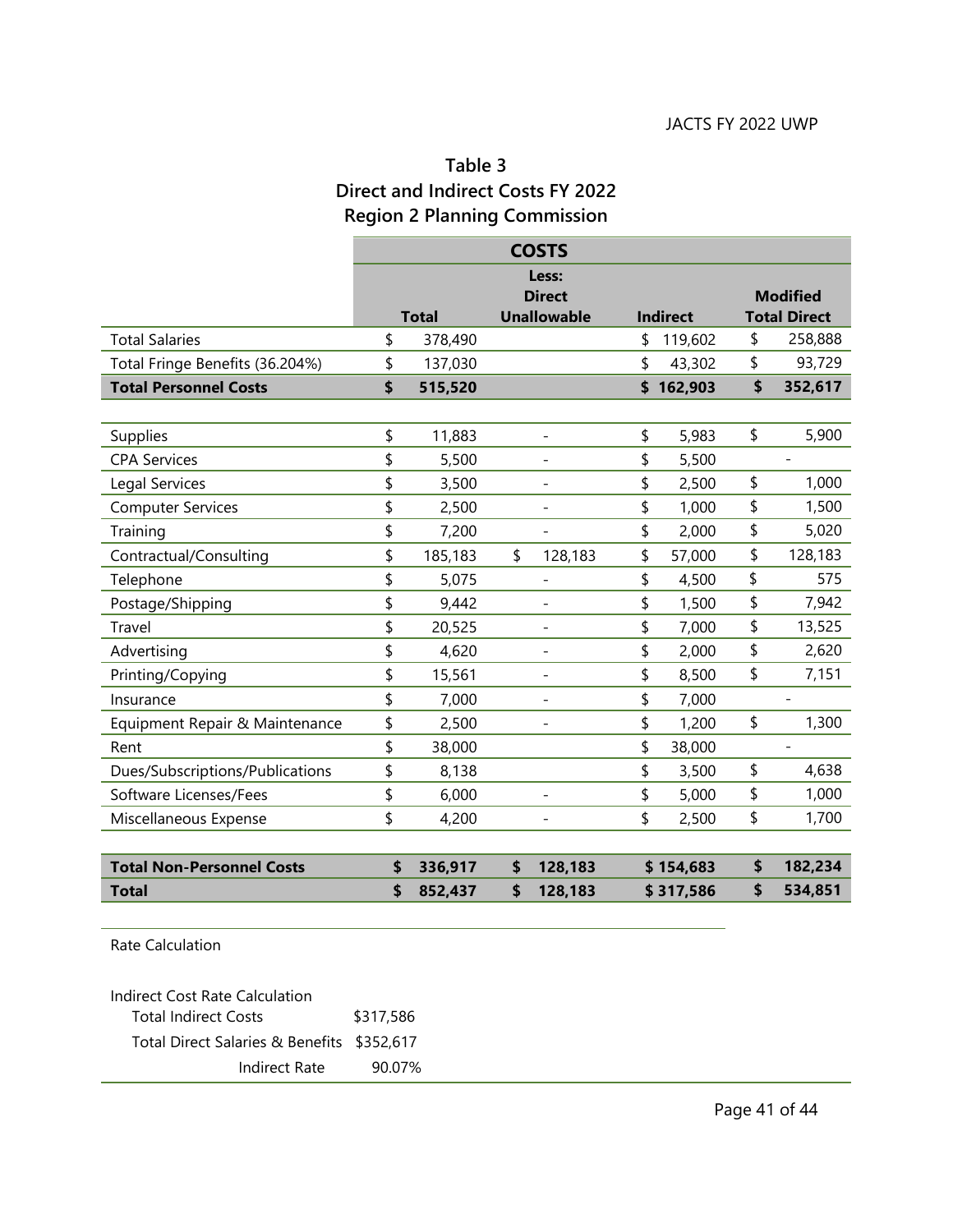## **APPENDIX A**

#### Certificate of Indirect Costs

This is to certify that I have reviewed the indirect cost rate proposal submitted herewith and to the best of my knowledge and belief:

(1) All costs included in this proposal for Fiscal Year 2022 to establish billing or final indirect costs rates for October 1, 2021 to September 30, 2022 are allowable in accordance with the requirements of the Federal award(s) to which they apply and 2 CFR part 225. Cost Principles for State, Local, and Indian Tribal Governments (OMB Circular A 87). Unallowable costs have been adjusted for in allocating costs as indicated in the cost allocation plan.

(2) All costs included in this proposal are properly allocable to Federal awards on the basis of a beneficial or causal relationship between the expenses incurred and the agreements to which they are allocated in accordance with applicable requirements. Further, the same costs that have been treated as indirect costs have not been claimed as direct costs. Similar types of costs have been accounted for consistently and the Federal Government will be notified of any accounting changes that would affect the predetermined rate.

I declare that the foregoing is true and correct.

| Governmental Unit: | Region 2 Planning Commission |
|--------------------|------------------------------|
| Signature:         |                              |
| Name of Official:  | Steven M. Duke               |
| Title:             | <b>Executive Director</b>    |
| Date of Execution: | June 10, 2021                |

Page 42 of 44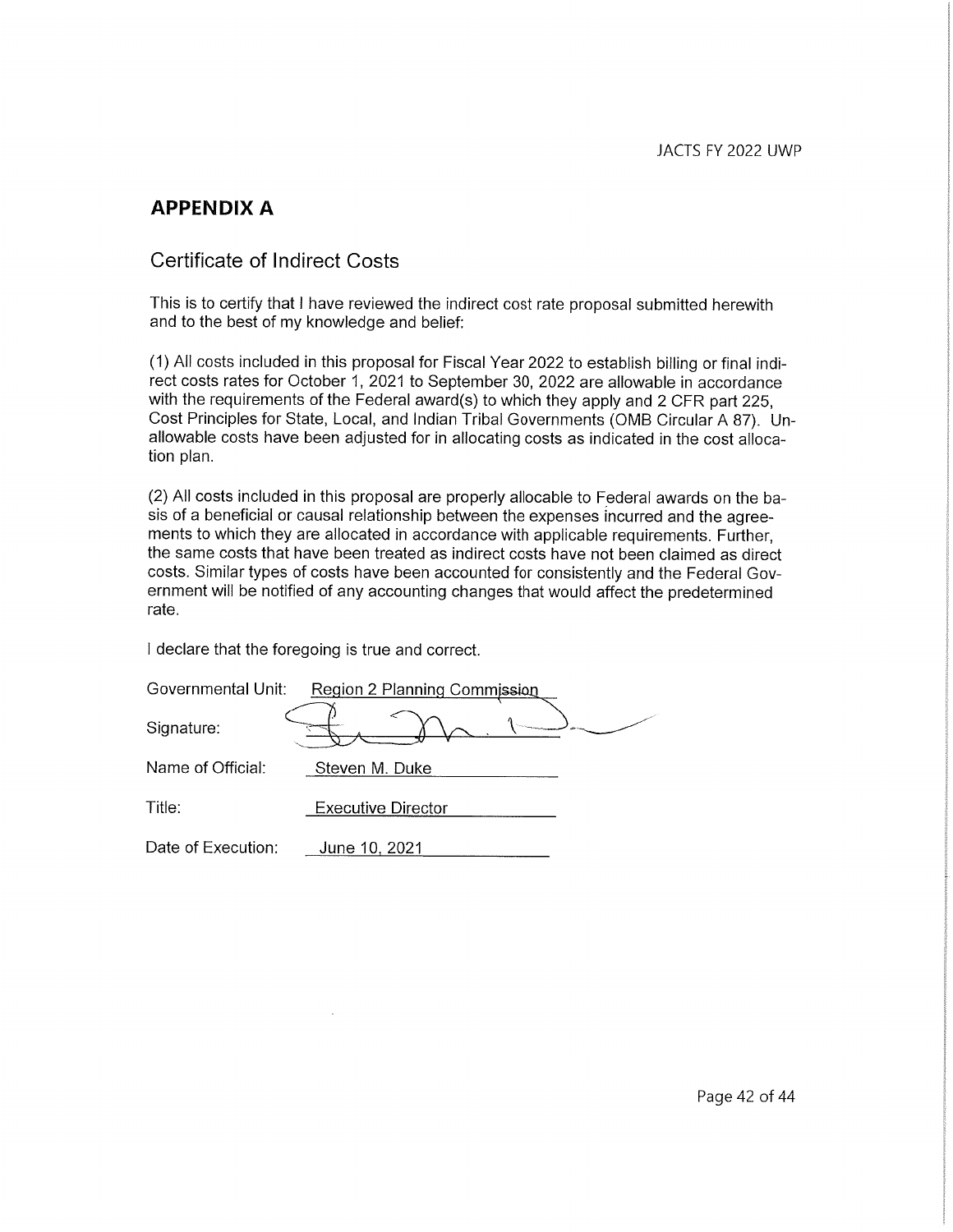## **APPENDIX B**

## Certification Regarding Lobbying

#### *Certification for Contracts, Grants, Loans, and Cooperative Agreements*

The undersigned certifies, to the best of his, or her, knowledge and belief, that:

(1) No Federal appropriated funds have been paid or will be paid, by or on behalf of the undersigned, to any person for influencing or attempting to influence an officer or employee of an agency, a Member of Congress, an officer or employee of Congress, or an employee of a Member of Congress in connection with the awarding of any Federal contract, the making of any Federal grant, the making of any Federal loan, the entering into of any cooperative agreement, and the extension, continuation, renewal, amendment, or modification of any Federal contract, grant, loan, or cooperative agreement.

(2) If any funds other than Federal appropriated funds have been paid or will be paid to any person for influencing or attempting to influence an officer or employee of any agency, a Member of Congress, an officer or employee of Congress, or an employee of a Member of Congress in connection with this Federal contract, grant, loan, or cooperative agreement, the undersigned shall complete and submit Standard Form-LLL, "Disclosure Form to Report Lobbying," in accordance with its instructions.

(3) The undersigned shall require that the language of this certification be included in the award documents for all sub awards at all tiers (including subcontracts, subgrants, and contracts under grants, loans, and cooperative agreements) and that all subrecipients shall certify and disclose accordingly.

This certification is a material representation of fact upon which reliance was placed when this transaction was made or entered into. Submission of this certification is a prerequisite for making or entering into this transaction imposed by section 1352, title 31, U.S. Code. Any person who fails to file the required certification shall be subject to a civil penalty of not less than \$10,000 and not more than \$100,000 for each such failure.

#### *Statement for Loan Guarantees and Loan Insurance*

The undersigned states, to the best of his, or her, knowledge and belief, that:

If any funds have been paid or will be paid to any person for influencing or attempting to influence an officer or employee of any agency, a Member of Congress, an officer or employee of Congress, or an employee of a Member of Congress in connection with this commitment providing for the United States to insure or guarantee a loan, the undersigned shall complete and submit Standard Form-LLL, "Disclosure Form to Report Lobbying," in accordance with its instructions.